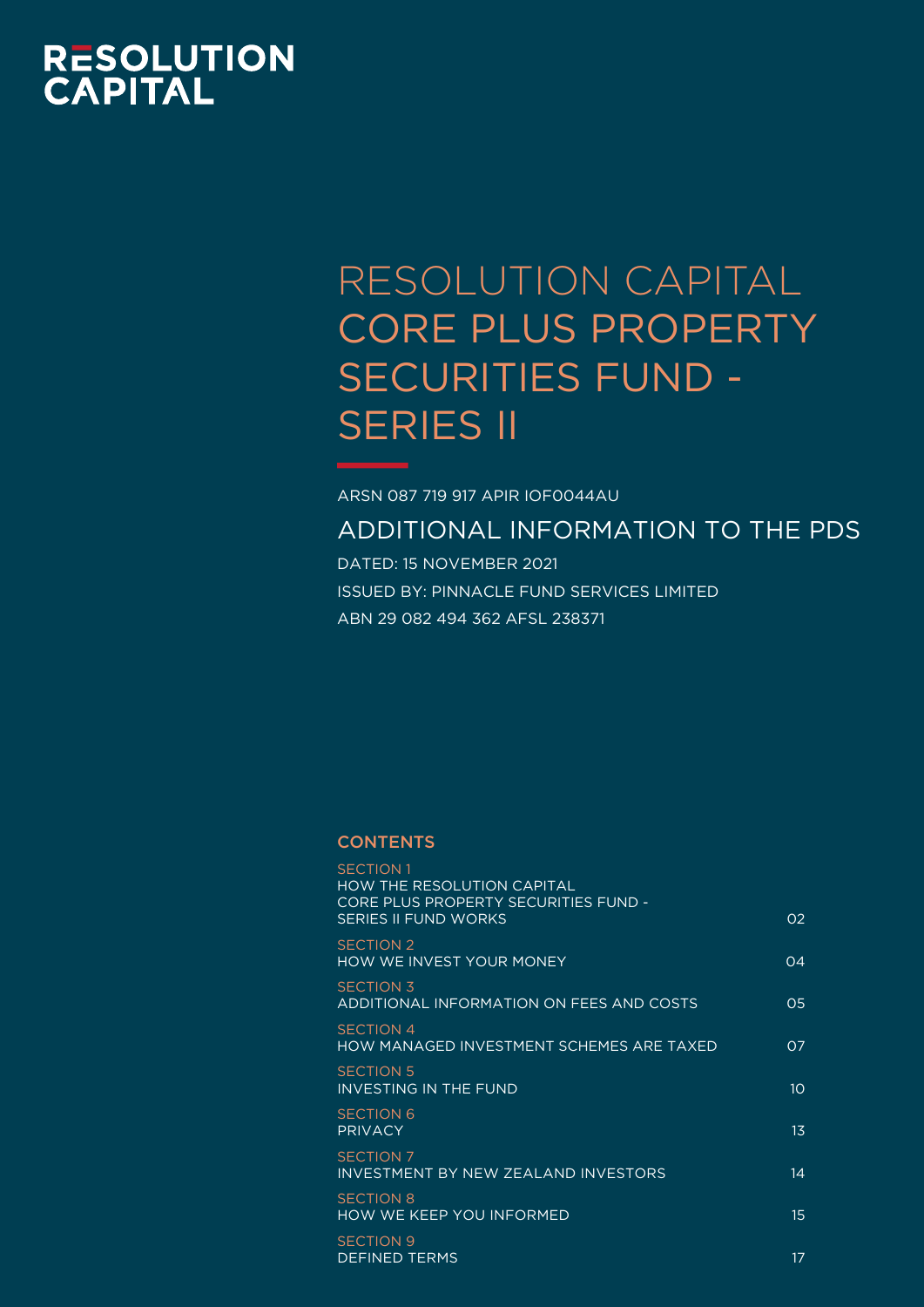#### **Contact Details** Responsible Entity

Pinnacle Fund Services Limited Level 19, 307 Queen Street Brisbane QLD 4000 Phone: 1300 010 311 Email: service@pinnacleinvestment.com

#### Investment Manager

Resolution Capital Limited Level 38, Australia Square Tower 264 George Street Sydney NSW 2000 Phone: 1300 737 240 (+612 8258 9188, if calling from New Zealand) Website: www.rescap.com

This Additional Information to the Product Disclosure Statement ('Additional information to the PDS') provides additional information you need to make a decision about the Resolution Capital Core Plus Property Securities Fund - Series II ARSN 087 719 917 ('the Fund'). The PDS and Additional information to the PDS should be considered before making a decision to invest in the Fund.

Pinnacle Fund Services Limited ABN 29 082 494 362 AFSL 238371 is the Responsible Entity ('Responsible Entity', 'RE', 'we', 'our', 'us') of the Fund. Pinnacle Fund Services Limited is wholly owned by Pinnacle Investment Management Limited ABN 66 109 659 109 ('Pinnacle').

We have appointed Resolution Capital Limited ABN 50 108 584 167 AFSL 274491 ('Resolution Capital' or 'Investment Manager') as the investment manager of the Fund.

None of the Responsible Entity, Pinnacle and Resolution Capital guarantees the performance of the Fund or the return of capital or income. Your investment in the Fund is subject to investment risk. This could involve delays in repayment and loss of income or the principal invested.

The information in the PDS and Additional information to the PDS is general information only. To the extent the information in the PDS and Additional information to the PDS constitutes financial product advice, such advice does not take into account your individual objectives, personal financial situation or needs. Before investing, you should consider the appropriateness of the advice in light of your own objectives, financial situation and needs. We strongly recommend that you consult a licensed financial adviser to obtain financial advice that is tailored to suit your personal circumstances. You should also read the PDS before making any decision about whether to acquire units in the Fund.

The investment offered in the PDS and Additional information to the PDS is available only to persons receiving the PDS (electronically or in hard copy) within Australia and New Zealand. Units in the Fund may not be offered or sold within the US, or sold to, or for the account or benefit of, any 'US Persons' (as defined in Regulation S of the US Securities Act 1933, as amended).

All monetary amounts referred to in the PDS and Additional information to the PDS are given in Australian dollars and all telephone/fax numbers are to telephone/fax numbers in Australia (unless otherwise stated). All calculation examples shown are rounded to the nearest whole dollar.

A reference to a 'Business Day' is a reference to a day which is not a Saturday, Sunday or public holiday in New South Wales, Australia.

#### **Updated information**

The information in the PDS and Additional information to the PDS may change over time. We may update this information where this does not involve a material adverse change and make it available to you, where permitted by law, at www.rescap.com/coreplusfund/seriesII. You can also obtain updated information by contacting Pinnacle on 1300 010 311. A paper copy of any updated information is available free on request. By making an application to acquire a unit, you agree to receive certain communications and disclosures in relation to the Fund and units in digital form.

## **1 HOW THE RESOLUTION CAPITAL CORE PLUS PROPERTY SECURITIES FUND - SERIES II WORKS**

#### **How the Fund is valued**

All assets within the Fund are usually valued daily. More frequent valuations are permitted under the constitution and we may revalue the Fund's assets more or less frequently if it is considered appropriate or in certain circumstances.

The Gross Asset Value ('GAV') of the Fund equals the market value of the assets. The Net Asset Value ('NAV') of the Fund attributable to the units is obtained by deducting any liabilities (for example fees and costs) from the GAV attributable to the units.

#### **Unit prices**

A unit price is calculated for every Business Day which is equal to the value of the Fund's net assets attributable to the units divided by the number of units. Generally, the unit price changes daily as the market value of the Fund's assets rises or falls.

**RESOLUTION CAPITAL CORE PLUS PROPERTY SECURITIES FUND - SERIES II**<br>ADDITIONAL INFORMATION TO PDS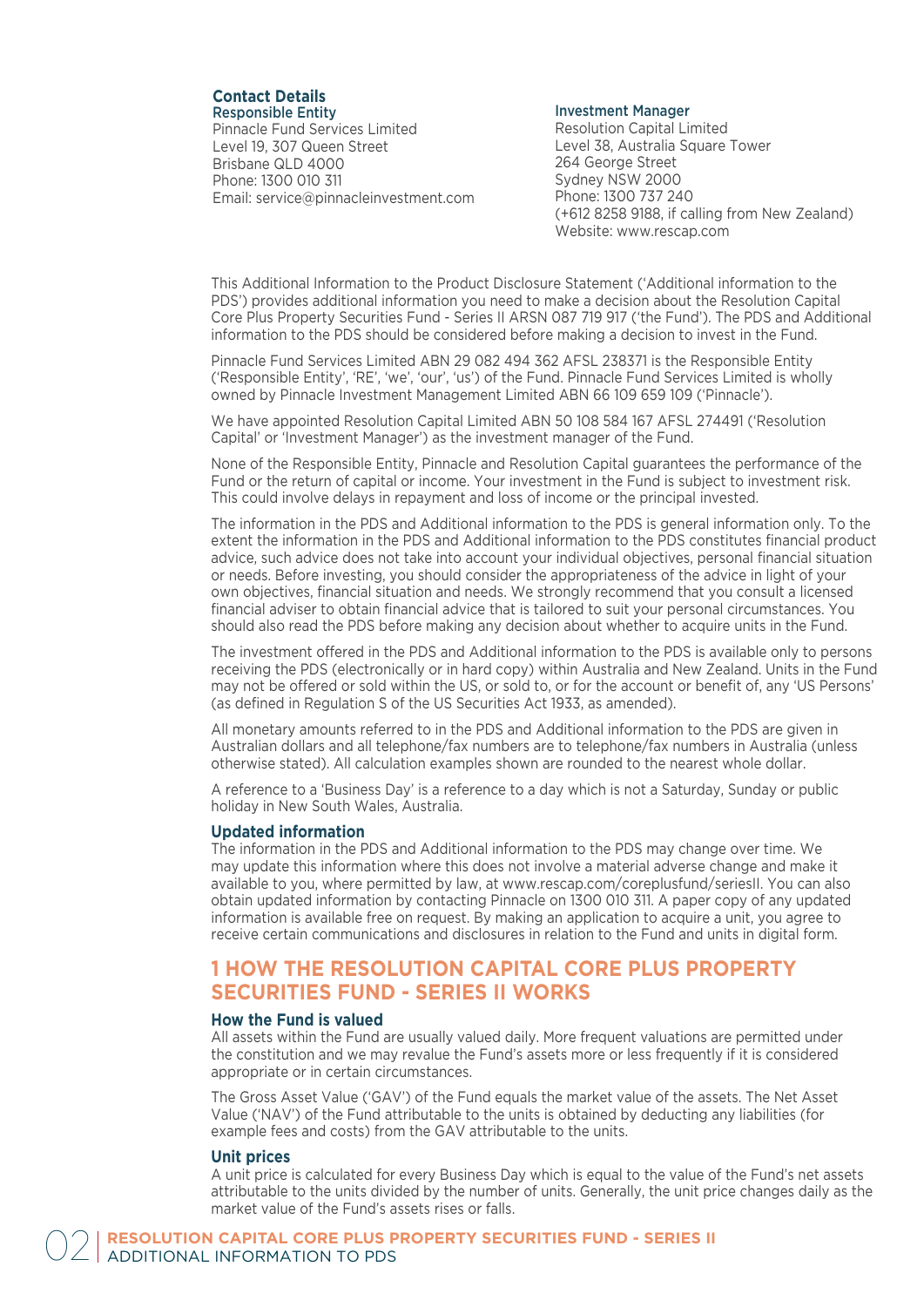The Responsible Entity uses independent pricing services provided by the Fund's Administrator, Citigroup Pty Limited ('Citi'), for the valuation of the Fund's assets, which is generally calculated on a daily basis. Listed investments are marked to market. The value of unlisted investments is determined by the Responsible Entity after consideration of the recommendations from the scheme's investment manager or the valuation method adopted by an independent third party. Unit prices may be viewed on the Investment Manager's website, www.rescap.com/coreplusfund/seriesII. Unit prices are based on the NAV of the Fund including provisions for income and expenses accrued and an adjustment for a transaction cost factor (see 'Buy/Sell Spread' in Section 3 'Additional Information on Fees and Costs'). A copy of documents outlining the unit pricing methodologies and practices including information about the circumstances where the RE may exercise discretion in determining a unit price and the value of Fund assets is available on request, at no charge, by calling the RE on 1300 010 311.

#### Unit pricing policy

The Responsible Entity complies with ASIC Class Order 13/655 as it relates to unit pricing requirements and has adopted a compliant policy for unit pricing discretions it uses in relation to the Fund ('Unit Pricing Policy'). Additional documents may be prepared for this purpose from time to time. This document may be revised or updated to reflect changes in the Fund constitution or the pricing policies of the Responsible Entity.

The Unit Pricing Policy and discretions exercised by the Responsible Entity are available from us, at no charge, upon request.

#### Impact of investing just before the end of a distribution period

After a distribution is paid, the unit price usually falls by an amount similar to that of the distribution per unit. This means that if you invest just before a distribution, the unit price may already include income that you would be entitled to receive at the distribution date. Consequently you may have some of your capital returned as income through the distribution payment.

This could affect your taxation position and we recommend you seek professional taxation advice.

#### **Income distributions**

#### How you receive income from your investment

Income (such as interest, dividends and realised capital gains) from investments in the Fund will be paid to you via income distributions. Distributions are payable quarterly, subject to the Fund having sufficient distributable income.

Distributable income takes into account income received from the investment activities of the Fund less any expenses charged to the Fund, as well as net capital gains made due to trading in the assets of the Fund. Revenue losses are not able to be distributed.

Capital gains are generally not distributed until the end (or shortly thereafter) of the period ending 30 June each year. Any net capital losses are carried forward to be offset against capital gains in future income periods.

#### **Distribution reinvestment**

Distributions will be automatically re-invested unless you advise otherwise.

The distribution reinvestment price is the unit price at the end of the distribution period (without the applicable buy spread) less the distribution per unit payable. All units allotted as part of the distribution reinvestment will rank equally in all respects with existing units in the same class. At the time the distribution reinvestment price is set, all information that would, or would be likely to, have a material adverse effect on the realisable price of the units will be publicly available.

Investors may elect to have their distributions paid as cash at any time by notifying us or the Fund's Administrator. The change will apply from the date of receipt, as long as it is at least 10 days prior to a distribution date, or such future date as nominated by you.

The Responsible Entity may cancel or suspend distribution reinvestments or modify the terms by which distribution reinvestments are permitted.

#### **Operational governance**

The Fund's operation is governed by its constitution and the Corporations Act 2001 (Cth) ('Corporations Act'), and with other laws where relevant.

#### The Fund's constitution

The constitution contains the rules relating to a number of operational issues and practices, including rights, responsibilities and duties of the Responsible Entity and unitholders, some of which are outlined in further detail in this document.

Copies of the Fund's constitution can be provided on request. Please contact us on 1300 010 311 for further details.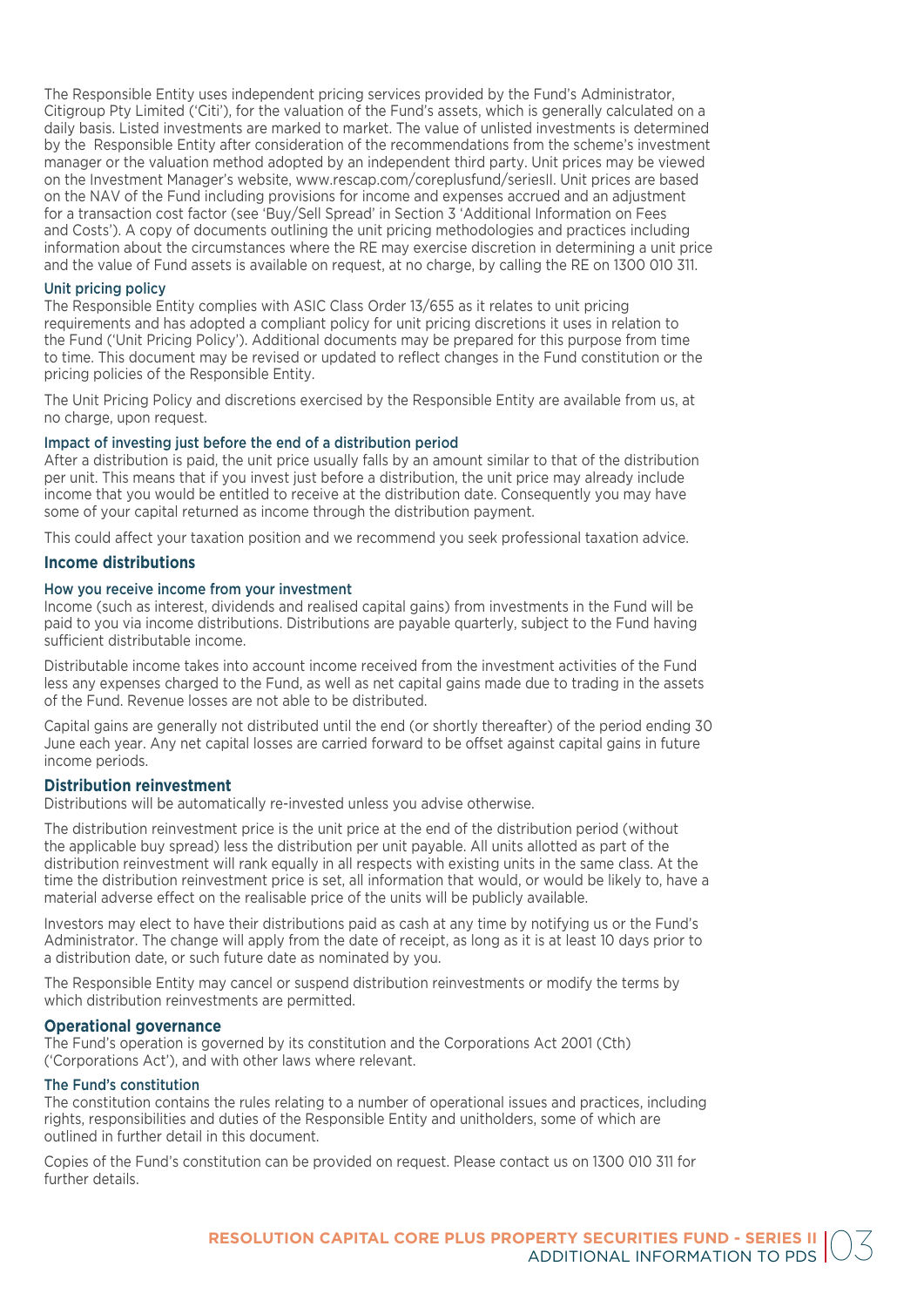#### The Fund's compliance plan

The Fund's compliance plan outlines how we aim to ensure compliance with the Fund's constitution, the Corporations Act and other relevant laws.

As a registered managed investment scheme, the Fund's compliance plan has been lodged with the Australian Securities and Investments Commission ('ASIC').

#### Appointed third parties

The Responsible Entity may appoint third parties to assist with the operational management or governance of the Fund. Unless specifically stated, these third parties have no independent discretion with respect to investment management of the Fund's assets.

## **2 HOW WE INVEST YOUR MONEY**

#### **Investment philosophy**

Resolution Capital is a specialist investment manager focused on investing in the listed real estate and listed infrastructure sectors of the stock market. Resolution Capital's consistent and rigorous investment strategy and process has been a key feature of the team's success.

Resolution Capital believes that the ultimate driver of real estate and infrastructure securities is the quality and level of sustainable cash earnings generated by the underlying assets. As a result, its investment process is focused on consistently evaluating these cashflows across real estate sectors and regions. We believe that infrastructure and real estate have similar characteristics as both derive revenue from physical assets which generate, over time, sustainable, long-dated, inflation-protected cash flows.

Resolution Capital is focused on fundamentals driven stock selection, through a number of qualitative and quantitative measures, which is focused on:

- High quality, high barrier, hard to replicate strategic assets, which are located in key markets and cities, where there is landlord pricing power;
- Entities with sustainable capital structures, which are run by disciplined and aligned management teams; and
- Robust earnings profile, with the majority of earnings derived from rental/recurring activities.

The bottom up analysis is reviewed in conjunction with the identification of top down, broader investment and direct real assets themes (e.g. macro-economic conditions, demand and supply levels, construction costs, regulatory changes etc.), which may influence a stock's risk level.

Supporting the bottom up philosophy is the division of research responsibilities amongst the investment team by real estate sector, rather than region. Each member of the investment team is responsible and specialises in one or more real asset sectors, such as retail, office, industrial, residential, healthcare and infrastructure. The investment team is uniquely equipped to evaluate companies and their management teams against global peers.

By adopting this approach, Resolution Capital believes it can create a portfolio which has the greatest prospect of delivering returns above inflation and consistent, sustainable, long term outperformance.

#### **Proprietary research**

Resolution Capital invests substantially in research. Proprietary internal research is critical to the development of the business and its ability to out-perform. When possible, the investment team travels extensively to gauge local markets, perform site inspections and meet with management and market participants.

Resolution Capital utilises many different external sources of information such as company reports, research houses, industry contacts, brokers, real estate agents, economists, industry groups and industry conferences. While Resolution Capital has access to a wealth of data from a number of sources worldwide, emphasis is often placed on the insight gained from talking to management, visiting assets and our global network of industry contacts.

#### **Portfolio construction**

Detailed research and internal debate underpin all investment decisions. The ASX listed component of the Fund is focused on identifying investment opportunities within the Australian real estate securities universe. The global component draws on our highest conviction ideas from our team of highly experienced global portfolio managers. Domestic and global stocks are evaluated on a consistent basis, with the decision to allocate to global stocks based on the assessment of the relative risk and return of the stocks in each market.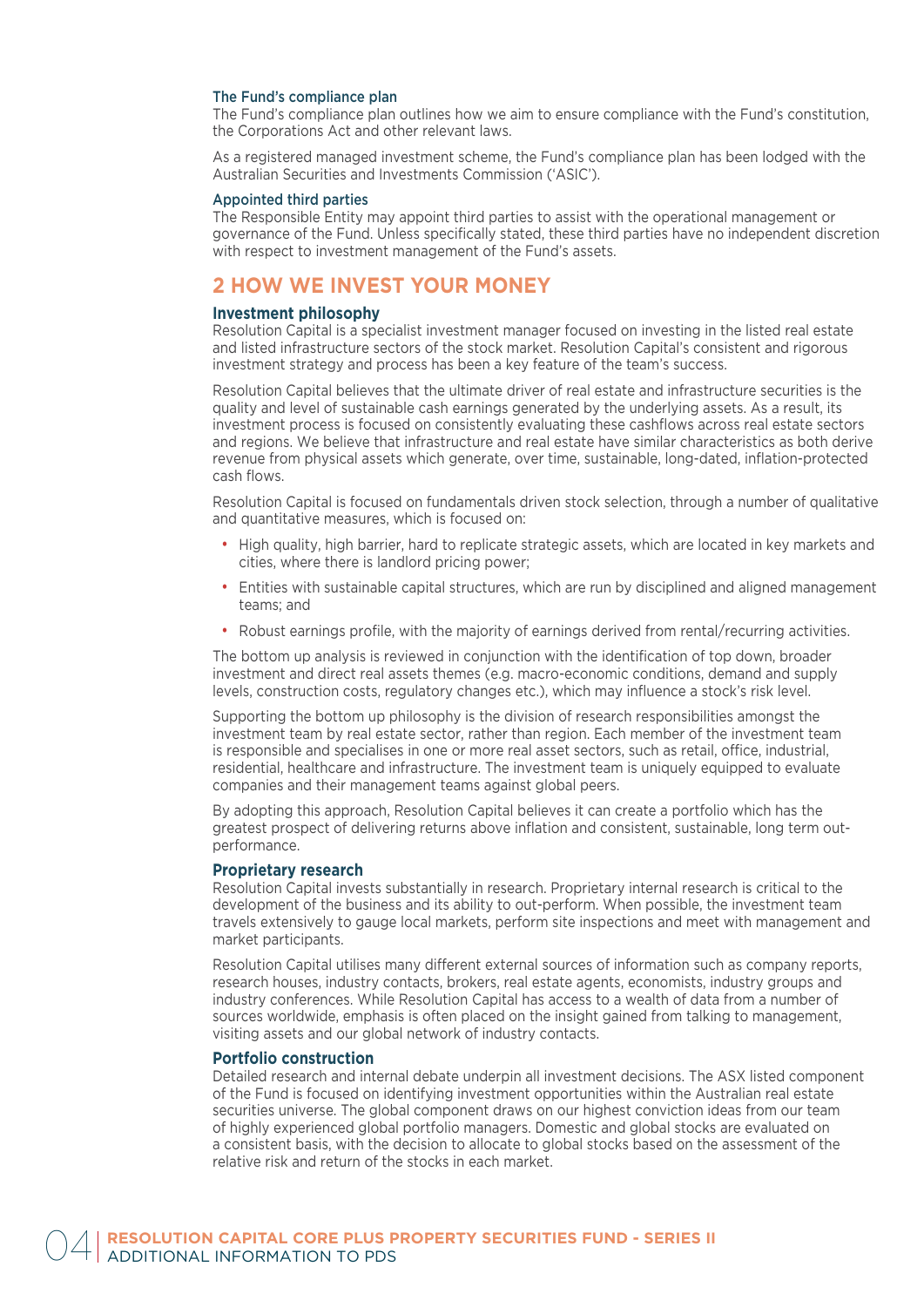The Fund invests in REITs and real estate securities that derive most of their returns from rental income. The Fund's investments provide exposure to a range of underlying real estate including office buildings, shopping centres, industrial warehouses, residential communities, hotels and healthcare facilities.

Whilst the Fund will have no limit to the number of investments in its portfolio, it will generally hold between 20 and 40 stocks. The Fund portfolio is continually monitored and reviewed as market conditions change in order to maintain an optimum mix of high conviction ideas whilst minimising trading and transaction costs.

#### **Labour, Environmental, Social and Governance ('ESG') considerations**

Resolution Capital has a long history of taking a responsible approach to investing and places paramount importance on protecting its clients' interests. Resolution Capital has been a signatory to the United Nations initiated Principles for Responsible Investment (www.unpri.org), since 2010.

Environmental, Social and Governance (ESG) considerations are an integral part of Resolution Capital's investment philosophy. Resolution Capital believes these initiatives benefit the broader community and that strong ESG practices of the companies in which the Fund invests are likely to be additive to their performance and lead to investors ultimately being rewarded through superior investment outcomes.

Resolution Capital integrates ESG considerations into its investment process to align itself with the six Principles of UNPRI and incorporates ESG factors in stock analysis and as discussion points for broader engagement activities. There is no predetermined view of the extent to which the considerations it may become aware of are incorporated, except where they may financially affect the investment.

Resolution Capital does not have a specific methodology for how labour standards considerations are taken into account in the selection, realisation and retention of the Fund's investments. In practice, Resolution Capital records labour disclosures where available, to the extent it has a financial impact on the Fund's investment.

The integration of ESG into the investment process is supplemented by Resolution Capital's engagement policy and activities, which are designed to optimise their ability to affect outcomes and enhance investment decision-making. Resolution Capital's engagement activities include proxy voting and it is the policy of Resolution Capital to vote on all proxy resolutions it has the ability to vote on.

The Resolution Capital polices relating to the manner in which ESG considerations are incorporated in the investment process can be accessed on www.rescap.com/about/ or free of charge by contacting Resolution Capital on 1300 737 240.

## **3 ADDITIONAL INFORMATION ON FEES AND COSTS**

This section provides summary information about the main fees and costs that you may be charged for your investments in the Fund. The fees and costs charged by the Fund may be deducted from your account, from the returns on your investment or from the Fund's assets as a whole.

#### **Additional explanation of fees and costs**

#### **Management costs**

The management costs in relation to the Fund are generally the administration and investment fees and costs (excluding transaction costs) of the Fund. These costs include:

- Responsible Entity fees;
- administration costs:
- safe keeping fees
- audit costs; and
- legal costs.

The Investment Manager pays management costs out of the fees it receives. Therefore, for this Fund, the management fee, performance fee (if any), and indirect costs will typically reflect the total management costs.

#### **Indirect Costs**

Indirect costs form part of management costs and include fees and expenses arising from any investment which qualifies as an interposed vehicle (e.g. any underlying fund that the Fund may invest in) and certain OTC derivative costs, where relevant. The actual indirect costs payable (if any) will depend on the investments of the Fund and the indirect costs estimate provided may not be a reliable indicator of future indirect costs of the Fund.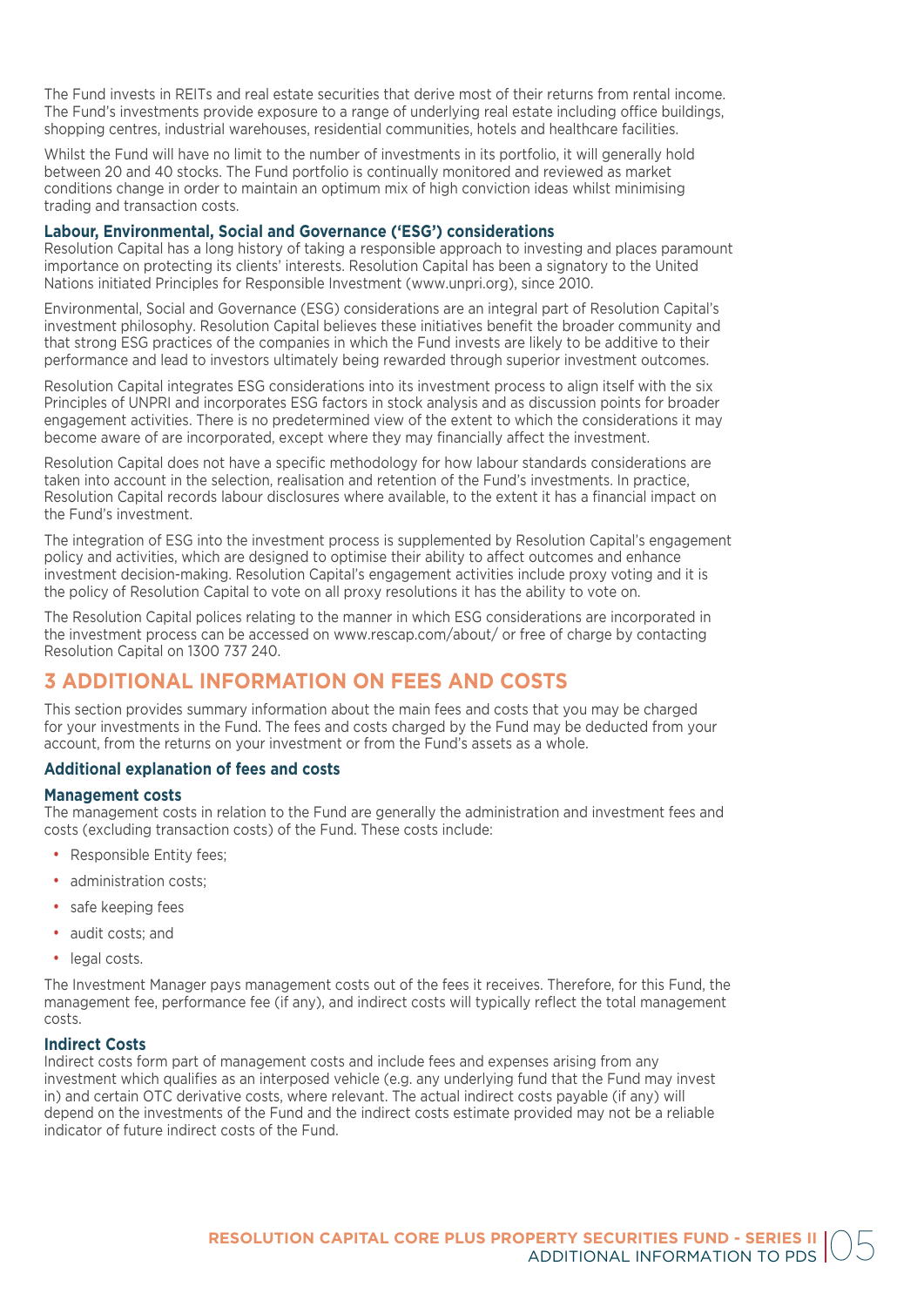#### **Extraordinary expenses**

Under certain circumstances, extraordinary expenses may be paid directly by the Fund. Extraordinary expenses are not of an ongoing nature.

Examples of this type of expense include:

- convening of unitholders' meeting;
- termination of the Fund:
- amending the Fund constitution;
- defending or bringing of litigation proceedings; and
- replacement of the Responsible Entity.

#### **Transaction costs**

Transaction costs associated with dealing with the Fund's assets may be recovered from the Fund. Transaction costs, other than any buy/sell spread (which is described below), may include brokerage, settlement fees, clearing costs and applicable stamp duty when underlying assets are bought or sold.

The total transaction costs incurred by the Fund for the previous financial year were calculated to be \$20 based on a \$50,000 holding (approximately 0.04% of total average net assets). The total transaction costs, net of buy/sell spread recovery, were calculated to be approximately 0.00% of total average net assets, or \$0 based on a \$50,000 holding. These net transaction costs are borne by the Fund as an additional cost to investors and are shown in the "Fees and costs summary" in the PDS. These costs are in addition to the management costs set out above. These estimated costs are based on the actual amount for the Fund for the previous financial year.

Transaction costs are paid out of the assets of the Fund and are not paid to Resolution Capital.

#### **Buy/Sell spread**

The buy/sell spread forms part of the transaction costs. When you invest or withdraw all or part of your investment we generally apply a cost via a unit price 'buy/sell spread', which is an additional cost to you and retained by the Fund. A buy/sell spread operates to increase the relevant unit price for each new investment and to decrease the unit price for each withdrawal to cover costs of underlying portfolio transactions, which include brokerage, share settlement and clearing fees, government charges/stamp duty, bank charges and foreign exchange transaction fees. The current buy/sell spread for the Fund, which is an estimate of these costs, is 0.20% on both investment and withdrawal. For example, if \$50,000 was invested in, or withdrawn from, the Fund the cost of your buy/sell spread would be \$100 in and \$100 out.

The purpose of the buy/sell spread is to ensure that the costs to the Fund of buying or selling underlying assets is borne by investors as they invest or withdraw and to not disadvantage longer term investors remaining in the Fund.

From time to time, we may vary the buy/sell spread. Any revised spread will be applied uniformly to transacting investors while that spread applies. In circumstances where the Responsible Entity determines that unitholders of the Fund are not being treated equitably (for example, withdrawals in stressed and dislocated markets), the buy/sell spread may be higher than our estimate.

The Responsible Entity has discretion to waive or reduce the buy/sell spread where the Fund incurs no costs, or reduced costs. Investors will be provided with notification of any changes to the buy/sell spread via Resolution Capital's website at www.rescap.com/coreplusfund/seriesII.

#### **Incidental fees and costs**

Standard government fees, duties and bank charges may also apply to your investments and withdrawals, including dishonour fees and conversion costs.

All monetary amounts referred to in the PDS are given in Australian dollars. Where you invest in another currency, any costs associated with currency conversion will be deducted from your application or withdrawal amount.

#### **Fees for Indirect Investors**

Indirect investors must also refer to the fees and costs payable for the Investor Directed Portfolio Service ('IDPS'), master trust or wrap account they are investing through. The IDPS operator will be the registered holder of the units and may charge you fees that are different or in addition to the Fund's fees detailed in this section and the PDS. You should refer to the offer document for the relevant IDPS, master trust or wrap account for more information.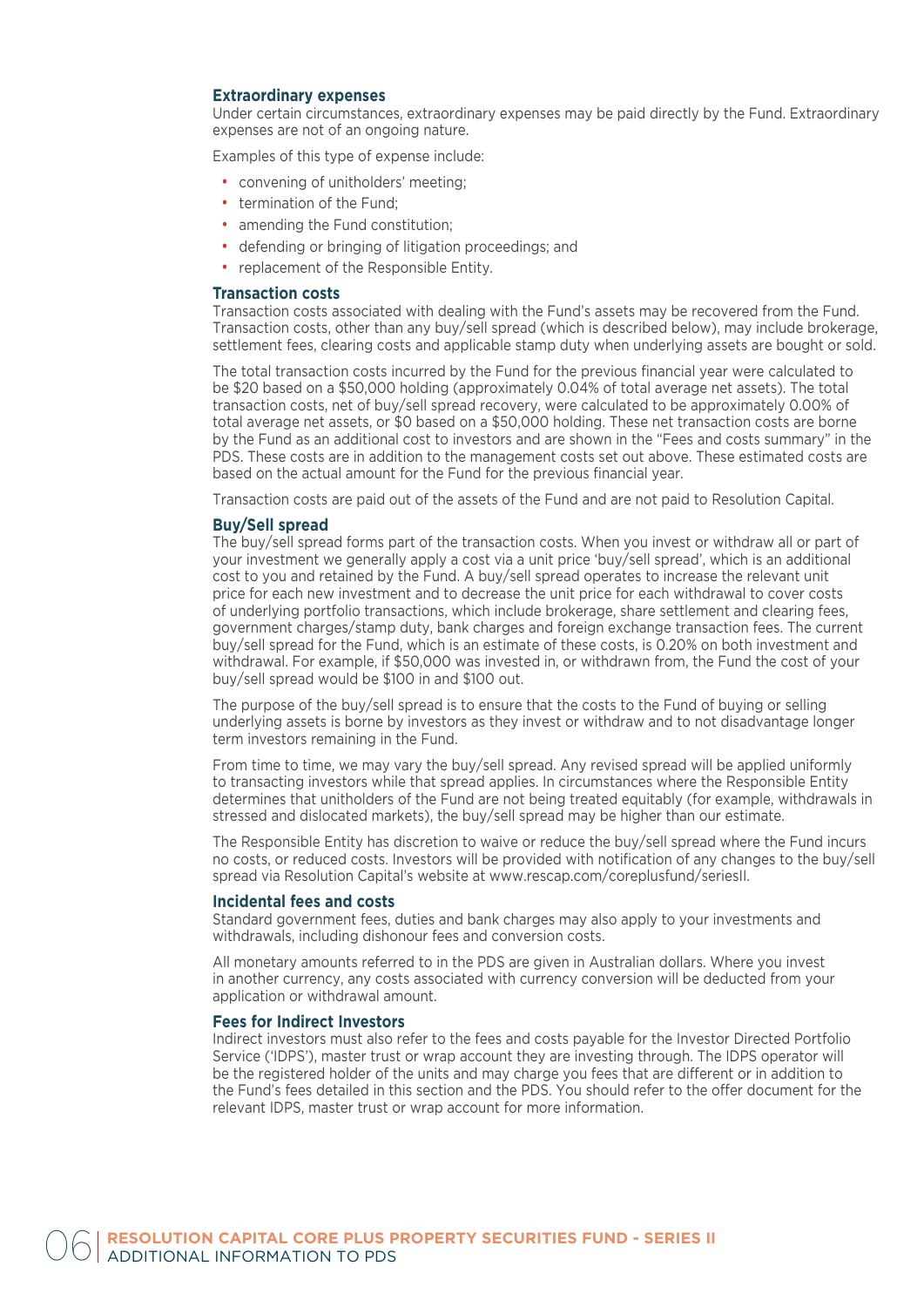#### **Differential fee arrangements**

The management costs of the Fund may be negotiated with persons who qualify as wholesale clients within the meaning of the Corporations Act, such as sophisticated or professional investors. In negotiating such fees, we will take into consideration our obligations under the Corporations Act. Such arrangements will be by individual negotiation and will be disclosed separately to relevant clients. Please contact us on 1300 010 311 for further details.

#### **Changes to fees and other costs**

We reserve the right to change fees and other costs, subject to any limitations under the Fund constitution and applicable law. We will give investors 30 days' notice prior to any increase in fees.

The Investment Manager pays costs out of the management fees it receives. The Fund constitution provides for various fees, specifically a custodian fee, which we do not currently recover from the Fund.

#### **Adviser fees**

We do not pay fees to financial advisers. If you consult a financial adviser, you may incur additional fees charged by them. You should refer to the Statement of Advice they give you for any fee details.

#### **Payments to IDPS Operators**

Subject to the law, annual payments may be made to some IDPS Operators because they offer the Fund on their investment menus. Product access is paid by the Investment Manager out of its investment management fee and is not an additional cost to the investor.

#### **For more information on fees and costs**

If you would like to better understand how our fee structure may impact your investment in the Fund, we recommend that you speak to your financial adviser or visit the ASIC website at www. moneysmart.gov.au where a fee calculator is available to help you compare the fees of different managed investment products.

## **4 HOW MANAGED INVESTMENT SCHEMES ARE TAXED**

#### **WARNING: Investing in a registered managed investment scheme is likely to have tax consequences. You are strongly advised to seek professional tax advice.**

The taxation implications of investing in the Fund can be complex and depend on a number of factors, including whether you are a resident or non-resident of Australia for taxation purposes and whether you hold the units on capital account or revenue account. The following tax comments have been prepared on the assumption that:

- the investor holds the units on capital account as a long-term investment;
- the Fund qualifies as an attribution managed investment trust ('AMIT') within the meaning of section 276-10 of the Income Tax Assessment Act 1997 and the Responsible Entity of the Fund elects to apply the AMIT regime to the Fund; and
- the Fund has made an irrevocable "capital election"' to apply the Capital Gains Tax ('CGT') provisions pursuant to section 275-115 of the Income Tax Assessment Act 1997.

#### **Income of the Fund**

The Fund has been established as an Australian resident unit trust. In accordance with the AMIT provisions, the Fund is required to determine its taxable income for the financial year. The Fund then attributes these amounts of assessable income, exempt income, non-assessable non-exempt income, and tax offsets (referred to as "characters") to investors on a fair and reasonable basis in accordance with their interests. Investors will be provided with an AMIT Member Annual ("AMMA") Statement for tax purposes after 30 June each year to assist the investor in determining their tax position. The AMMA Statement will advise all amounts attributed to an investor by the Fund for inclusion in their income tax returns. The AMMA Statement will also advise the character of the income, and any costbase adjustments required to the units. Generally, no Australian income tax will be payable by the Responsible Entity of the Fund where investors are attributed with all taxable characters of the Fund each year.

The Fund's investments and activities are likely to give rise to income, dividends, and capital gains and losses. Further detail in respect of the Australian tax treatment of these income/gains and losses at the Fund level is provided below.

In normal circumstances, you should expect the Fund to derive assessable income and/or capital gains each year.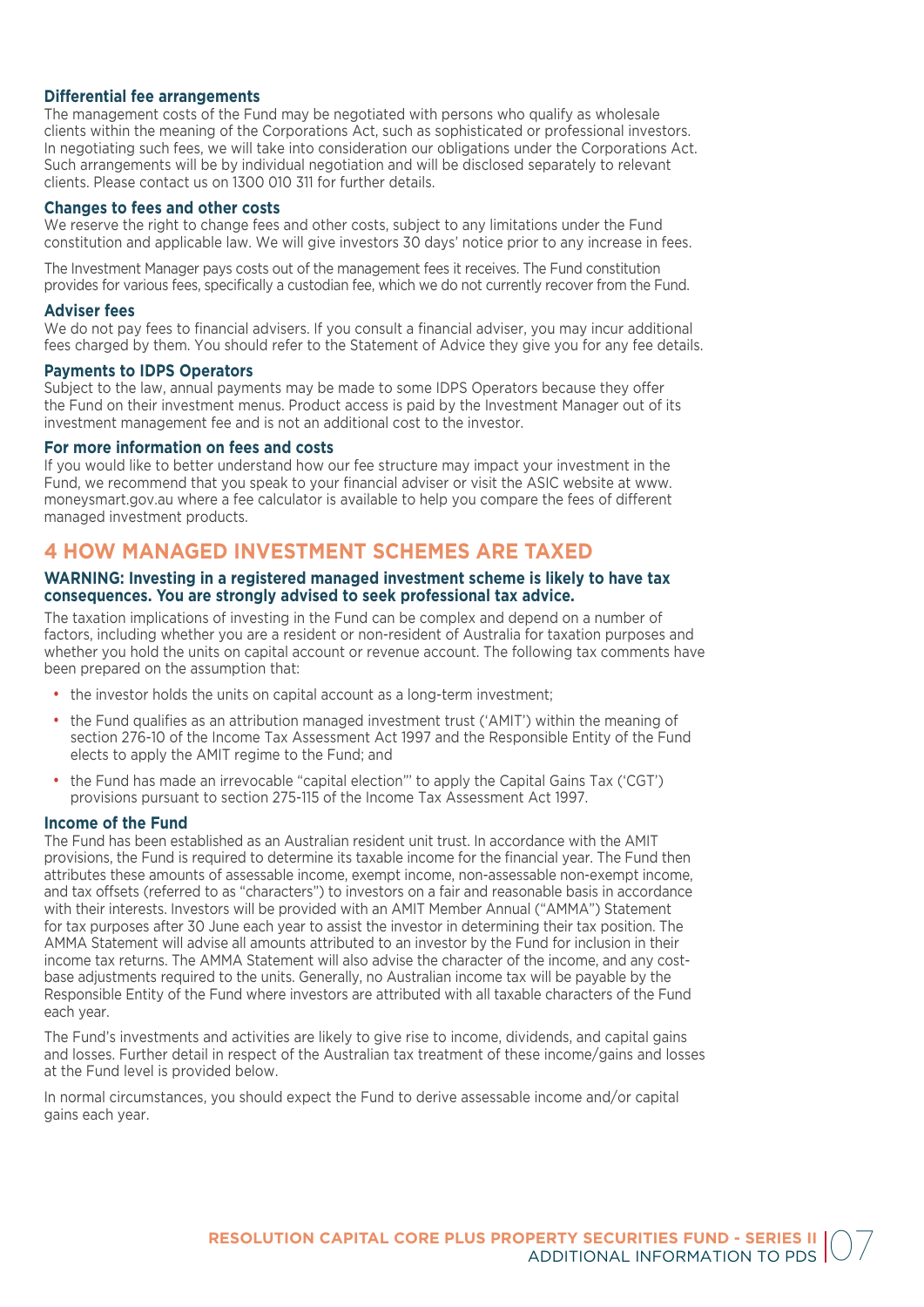#### Franking credits

The Fund may derive franking credits from the receipt of franked dividends. These franking credits will be attributed to investors if certain conditions are met. One of these conditions is that the 45-day holding period rule has been satisfied by the Fund.

#### Tax losses

In the case where the Fund makes a loss for tax purposes, the Fund cannot distribute the loss to investors. However, subject to the Fund meeting certain conditions, the Fund may be able to take into account the losses in determining the taxable income position in subsequent years.

#### Taxation of Financial Arrangements (TOFA) rules

Financial arrangements directly held by the Fund (for example debt securities and hedging arrangements) may be subject to the TOFA rules. Under the TOFA rules, gains and losses on financial arrangements are generally assessable for tax purposes on an accruals basis (where the gains/losses are sufficiently certain) or realisation basis, unless a specific TOFA elective methodology is adopted. The TOFA rules will also treat relevant gains and losses in relation to financial arrangements as being on revenue account.

#### Taxation of Australian resident investors

Investors are generally subject to tax on their share of the taxable characters attributed to them by the Fund each year. Investors are treated as having derived their share of the taxable characters of the Fund directly on a flow through basis.

The way in which investors are taxed will depend on the underlying nature of each character they receive (for example, franked dividends to which franking credits may attach, capital gains, foreign income to which foreign income tax offsets may attach, or interest income).

The AMMA Statement, provided after 30 June each year (within 3 months of the end of the income year), will outline the amounts attributed to you by the Fund and the nature of those amounts (i.e. the characters of the total amount attributed), including any foreign income tax offsets and franking credit entitlements.

#### Capital gains

To the extent that an investor is attributed with characters of assessable capital gains, investors will include the capital gain in their net capital gain calculation. Certain investors may be entitled to apply the relevant Capital Gains Tax ('CGT') discount in working out the net capital gain to include in their assessable income (refer further comments below).

#### Franking credits

If franking credits are attributed to investors by the Fund, investors must include the amount of the franking credits in addition to the franked dividend income in their assessable income.

Certain requirements, including the 45-day holding period rule, may need to be satisfied in order to utilise franking credits in relation to dividends. The investor's particular circumstances will be relevant in determining whether the investor is entitled to any franking credits in respect of franked dividends. A tax offset equal to the franking credits will be applied against the tax otherwise payable by investors on their total assessable income, subject to the investor satisfying specific conditions. Corporate investors may be entitled to convert any excess franking credits into tax losses. Certain other investors may be entitled to obtain a refund of any excess franking credits.

#### Under and overstatements of taxable income

If the Responsible Entity discovers understatements or overstatements of taxable income and tax offsets in prior years, the Responsible Entity has the ability under the AMIT regime to deal with these understatements and overstatements in the financial year in which they are discovered or to carry these forward to be dealt with in a future income year. That is, the distribution statements in relation to the discovery year may be adjusted to take into account these understatements or overstatements from a prior financial year, rather than re-issuing amended distribution statements for the prior financial year to which the understatements or overstatements relate.

The amount of attributed income from the Fund which the investor is required to include in their assessable income may be different to the cash distributions received by an investor in respect of their units. This is because the distributions received on the units may be determined by reference to the cash returns received in respect of the Fund, whereas the attributable income of the Fund is determined by reference to the overall income tax position of that Fund.

An investor may be required to make, in certain circumstances, both upward or downward adjustments to the cost or cost base of their unit holdings, where there is a difference between the cash amount distributed by the Fund and the taxable characters attributed by the Fund to investors for any income year.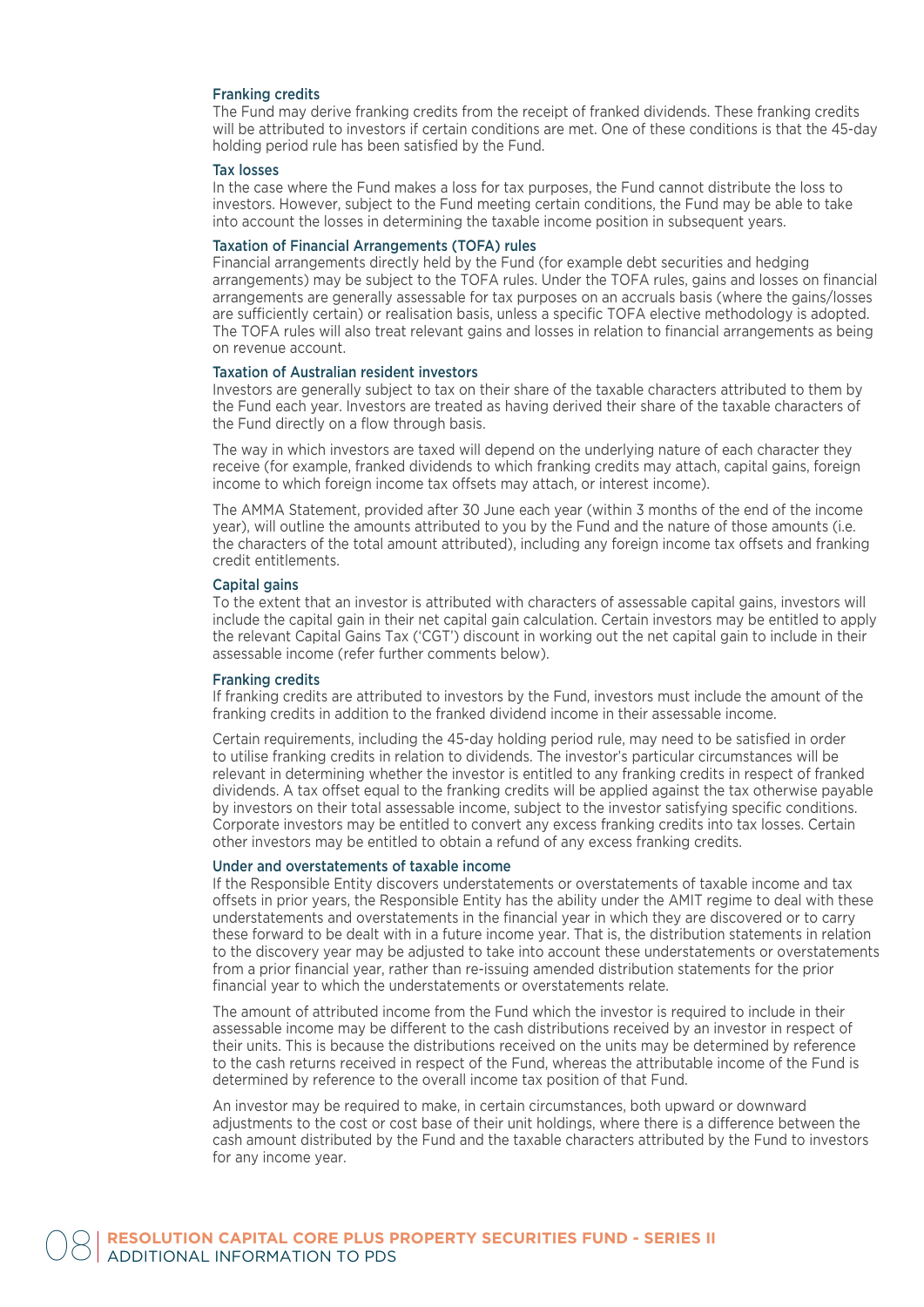If the amount of cash received exceeds the taxable characters attributed by the Fund, the cost or cost base of the investor's units in the Fund should be reduced by the excess amount. This results in either an increased capital gain, or a reduced capital loss, upon the subsequent disposal of the investor's units in the Fund. Should the cost base of the units be reduced to below zero, the amount in excess of the cost base should be treated as a capital gain that is to be included in the investor's assessable income.

Conversely, where the cash amount received falls short of the taxable characters attributed by the Fund during a financial year, the cost or cost base of the investor's units in the Fund should be increased by the shortfall amount.

#### **Withdrawals from the Fund and disposal of units**

Withdrawal or disposal of a unit in the Fund is the disposal or cancellation of a CGT asset by an investor and a CGT event for tax purposes. To the extent that the proceeds exceed the cost base of the unit, you will make a capital gain. However, if the proceeds are less than your reduced cost base, you will make a capital loss. Generally, a capital loss can only be used to offset against capital gains derived in the current or a future tax year.

An individual, trust or complying superannuation entity or a life insurance company that holds their units as a complying superannuation/FHSA asset may be able to claim the benefit of the CGT discount if they have held the units for 12 months or more. A corporate investor cannot claim the benefit of the CGT discount. Gains and losses realised by an investor who holds their units on revenue account will be taxable as ordinary income or an allowable deduction, as the case may be, and will not qualify for the CGT discount.

It is important to highlight that on 8 May 2018, the Australian Government announced a proposed integrity measure to prevent Managed Investment Trusts (MITs) and AMITs from applying the CGT discount at the trust level. On 30 June 2020, the Australian Government announced that the start date that had been previously proposed for this measure (being 1 July 2020) would be revised as a result of the reprioritisation of Australian Government resources and the shortened parliamentary sitting period in 2020 due to the COVID-19 crisis. The start date for this proposal to apply has been revised to income years commencing on or after three months after the date of Royal Assent of the enabling legislation. At present, the legislation to introduce this new proposal has not yet been released and is still being developed. In this regard, it is recommended that any investors which are MITs or AMITs seek independent professional taxation advice in relation to the status and implications of this proposal before investing in the Fund.

#### **Non-resident individual unitholders**

The above taxation summary is only for investors who are residents of Australia for tax purposes. The tax treatment of non-resident investors in the Fund depends on the investor's particular circumstances and the provisions of the relevant Double Tax Agreement between Australia and the country of residence. It is important that non-resident investors seek independent professional taxation advice before investing in the Fund.

The Fund may be required to withhold tax on part, or all, of the distributions made to non-resident investors.

#### **Goods and Services Tax ('GST')**

Unless otherwise stated, the fees quoted in this PDS are inclusive of the net effect of GST and Reduced Input Tax Credits ('RITC').

#### **Tax File Numbers and Australian Business Numbers**

You are not required to quote your Tax File Number ('TFN') or, if you have one, an Australian Business Number ('ABN') or claim an exemption from providing a TFN.

However, if a TFN or ABN is not provided, or an exemption is not claimed, we are required by law to withhold tax from distributions at the top marginal tax rate plus the Medicare Levy. If you are making this investment on behalf of a business or enterprise you carry on, you may quote your ABN instead of a TFN.

#### **Tax reforms**

The expected tax implications of investing in the Fund may change as a result of changes in the taxation laws and interpretation of them by the Courts and/or the Australian Taxation Office.

It is recommended that investors obtain independent taxation advice that takes into account your specific circumstances regarding investing in the Fund and the potential application of any changes in the tax law.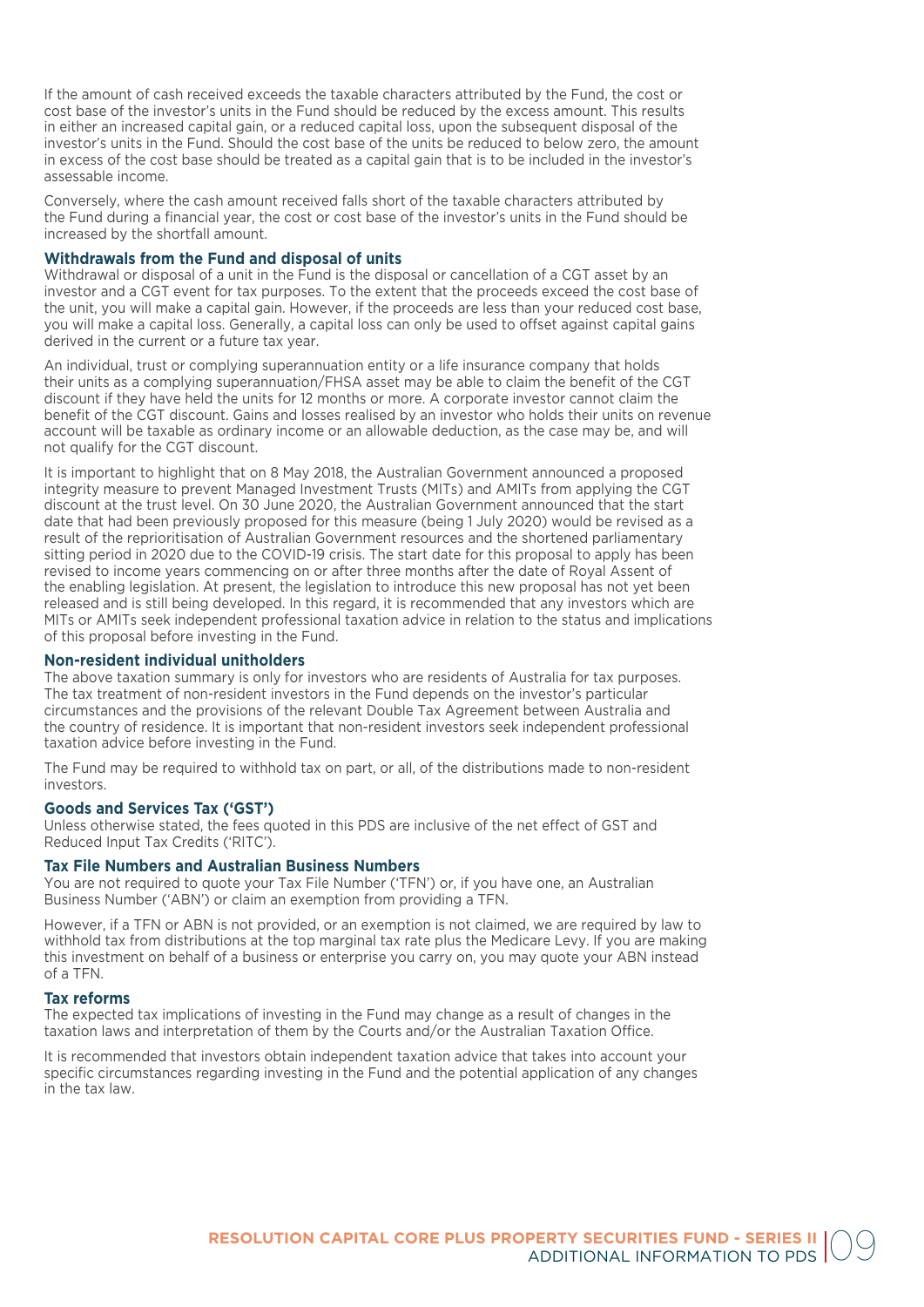#### **Foreign Account Tax Compliance Act ('FATCA') and OECD Common Reporting Standard ('CRS')**

Tax evasion is a global problem and international cooperation and sharing of high quality, predictable information between revenue authorities will help them ensure compliance with local tax laws. FATCA was enacted by the United States (U.S.) Congress to improve compliance with U.S. tax laws by imposing due diligence and reporting obligations on foreign financial institutions, notably the obligation to report U.S. citizen or U.S. tax-resident account holders to the U.S. Internal Revenue Service ('IRS').

Similar to FATCA, the CRS for the automatic exchange of information, is a single global standard for the collection and reporting to tax authorities of information by financial institutions on non-Australian residents.

Accordingly, we may request certain information about yourself (for individual investors) or your controlling persons (where you are an entity) in order for the Fund to comply with its FATCA or CRS obligations. In the event that the Fund suffers any amount of withholding tax (including FATCA withholding tax) and/or penalties, neither the Fund nor the Responsible Entity acting on behalf of the Fund, will be required to compensate you for any such tax, except in exceptional circumstances.

## **5 INVESTING IN THE FUND**

#### **Applications**

#### **Making an application**

A copy of the Application Form can be obtained on the Fund's website at www.rescap.com/ coreplusfund/seriesII, by contacting Pinnacle on 1300 010 311 or by emailing service@pinnacleinvestment.com. To invest, complete the Application Form (including the provision of other documentation required for identification purposes) and return it with your initial investment amount to the Fund Administrator.

Applications received, verified and accepted by Citi prior to 12:00pm (Sydney time) on a Business Day will generally be processed using the unit price for that day. For applications accepted after 12:00pm or on a non-Business Day, generally the next Business Day's unit price will apply.

We reserve the right not to accept (wholly or in part) any application for any reason or without reason. If we refuse to accept an application, any monies received from you will be returned to you without interest.

#### **Additional information about investing**

For an application to be valid the Application Form must be completed correctly, must comply with the designated minimum investment amounts, and be appropriately signed by the applicant(s). However, the Responsible Entity may, at its discretion, accept amounts less than the minimum initial investment amounts. We will not be able to process your application if the Application Form is incomplete or incorrectly completed, or we are not satisfied that we have received the necessary proof of identification requirements to meet our obligations under the Anti-Money Laundering and Counter-Terrorism Financing Act 2006 (Cth) and associated rules and regulations ('AML/CTF Law').

#### **Electronic PDS**

The Application Form may only be distributed when accompanied by a complete and unaltered copy of the PDS. The Application Form contains a declaration that the investor has personally received the complete and unaltered PDS prior to completing the Application Form.

The Responsible Entity will not accept a completed Application Form if it has reason to believe that the applicant has not received a complete paper copy or electronic copy of the PDS or if it has reason to believe the Application Form or electronic copy of the PDS has been altered or tampered with in any way. Whilst the Responsible Entity believes that it is extremely unlikely that during the period of the PDS the electronic version of the PDS will be tampered with or altered in any way, the Responsible Entity cannot give any absolute assurance that this will not occur.

Any investor who is concerned with the validity or integrity of an electronic copy of the PDS should immediately request a paper copy of the PDS directly from the Responsible Entity.

#### **Incomplete applications**

Application monies accompanying an incomplete application will be retained in a non-interest bearing trust account for up to 30 days pending receipt of the required information, after which we will return the application monies to you. No interest is received on application monies, including monies for additional investments, and no interest will be paid to you if for any reason your application can not be accepted.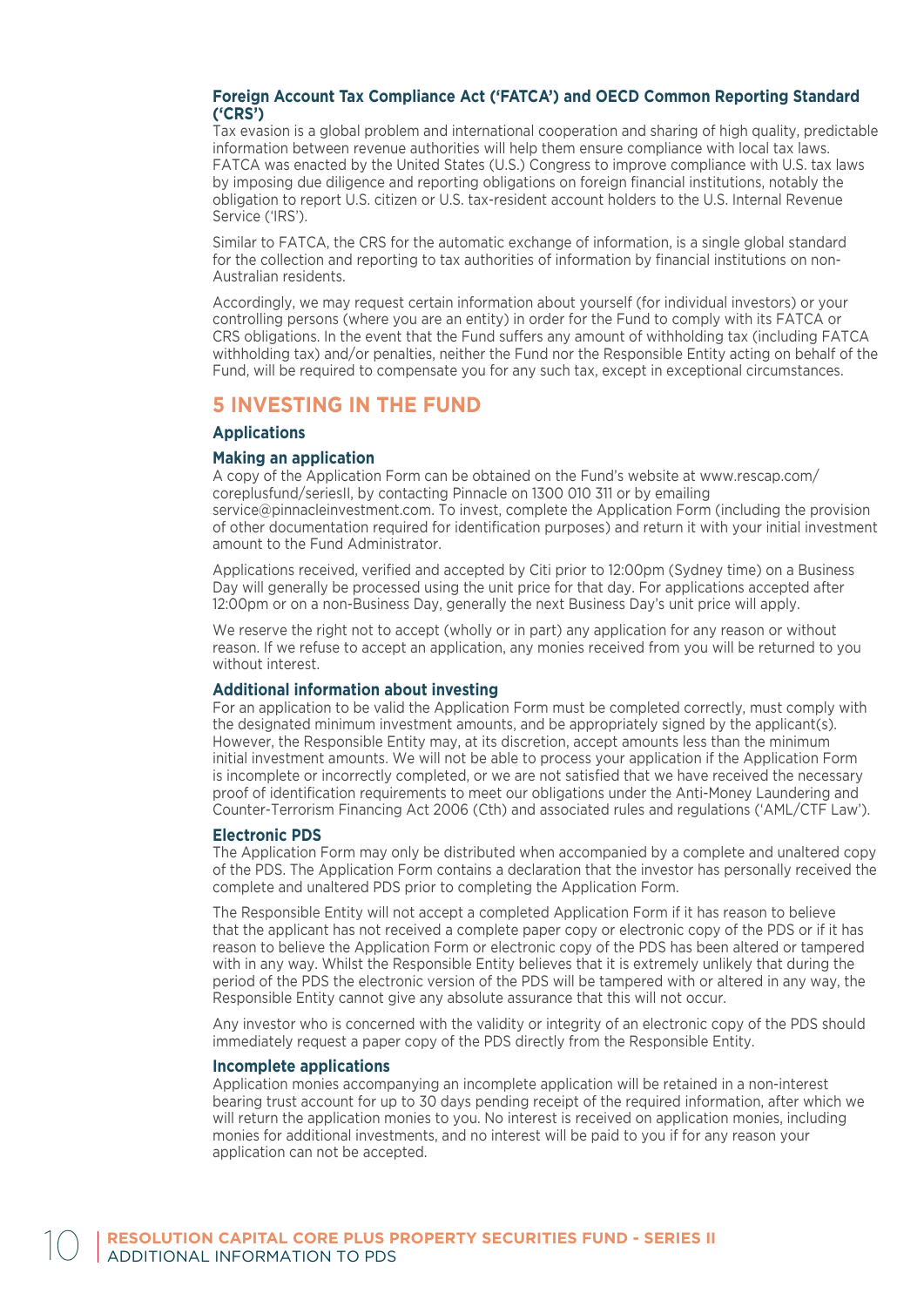#### **Effect of the Application Form**

In addition to the acknowledgments contained in the Declaration on the Application Form, by completing and signing the Application Form, the investor:

- a) agrees to be bound by the provisions of the Fund constitution;
- b) acknowledges having read and understood the PDS, including this document;
- c) authorises the provision of information relating to the investor's account to the named financial adviser, and any other person authorised by that adviser, from time to time;
- d) authorises the use of the TFN information provided on the Application Form in respect of the investor's Fund account;
- e) acknowledges that neither the Responsible Entity, its respective holding companies and officers, nor the Investment Manager and its respective officers and holding companies, guarantees the capital invested by investors or the performance of the specific investments of the Fund;
- f) acknowledges that the provision of the product available through the PDS should not be taken as the giving of investment advice by the Investment Manager or the Responsible Entity, as they are not aware of the investor's investment objectives, financial position or particular needs;
- g) acknowledges that the investor is responsible for ensuring that the information on the Application Form is complete and correct;
- h) acknowledges that neither the Responsible Entity nor its agents are responsible where a loss may be suffered as a result of the investor providing incorrect or incomplete information;
- i) agrees that the Responsible Entity may:
	- i. require the investor to provide any additional documentation or other information and perform any acts to enable compliance with any laws relating to anti-money laundering and counter terrorism financing ('AML'), FATCA, CRS or any other law;
	- ii. at its absolute discretion and without notice to the investor, take any action it considers appropriate, including blocking or delaying transactions on the investor's account or refuse to provide services to the investor to comply with any law relating to AML or any other law; and
	- iii. in its absolute discretion and without notice to the investor report any, or any proposed, transaction or activity to anybody authorised to accept such reports relating to AML or any other law; and
- j) acknowledges that the Responsible Entity is required to collect the investor's personal information under the Corporations Act and the Anti-Money Laundering and Counter-Terrorism Financing Act 2006 and agrees that information provided may be used as detailed in the PDS and the Responsible Entity's Privacy Policy.

#### **Making an additional investment**

You may make additional investments in the Fund by completing the additional investment form accompanying the PDS which can be found at www.rescap.com/coreplusfund/seriesII or via a written request signed by the necessary signatories or in another format agreed with the Responsible Entity.

Once processed, a confirmation statement of your additional investment will be sent to you.

The minimum additional investment amount is \$5,000 or as agreed with the Responsible Entity. If you are an indirect investor, please contact your IDPS operator for information on how to make an additional investment.

#### **Withdrawls**

#### **Making a withdrawal**

You can decrease your investment in the Fund by redeeming units at any time. The Responsible Entity endeavours to effect payment of withdrawals within 7 days, however under the Fund's constitution we have up to 40 days. We will not satisfy a withdrawal request if the Fund becomes illiquid (as defined under the Corporations Act). In certain circumstances, such as if there is a freeze on withdrawals, the Responsible Entity may delay payment of your withdrawal proceeds.

In addition to their share of the capital value of the Fund, and as part of the withdrawal proceeds, unitholders will receive their share of any net income of the Fund (corresponding to the unit class, the period of time during which their units were on issue, and the amount of net income accrued or received by the Fund since the last distribution date). These amounts are included in the applicable withdrawal unit price and will be treated as capital.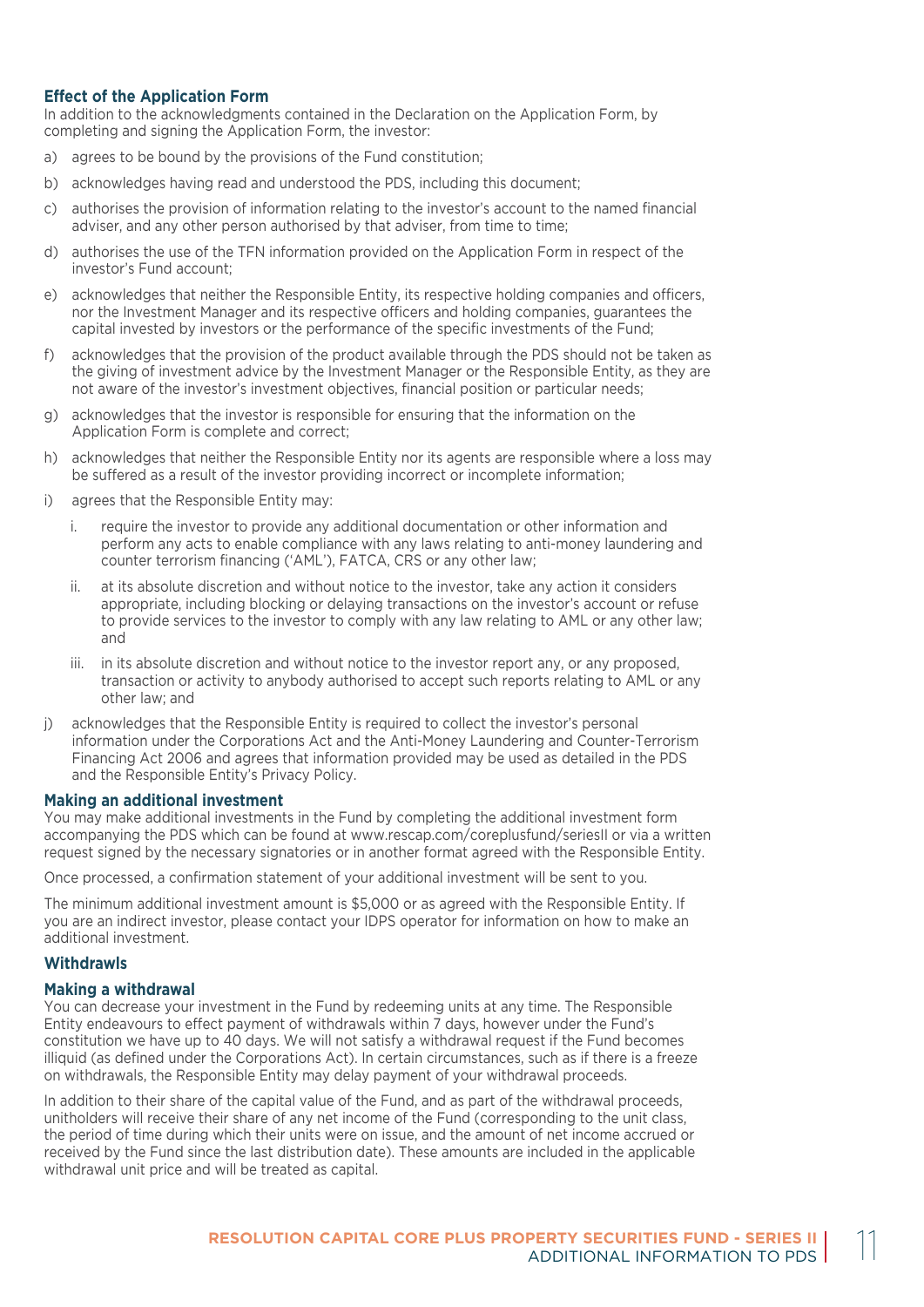Direct withdrawal requests can be made daily, and must be received, verified and accepted by Citi prior to 12:00pm (Sydney time) on a Business Day. Withdrawal requests received after that time, or on a non-Business Day, will be treated as being received on the next Business Day. Electronic transfer of the withdrawal proceeds can take up to 7 Business Days, however it will often be completed in a shorter period of time.

There is a minimum withdrawal amount of \$5,000 or less at the discretion of the Responsible Entity. In addition, if your withdrawal request would result in your investment balance being less than \$25,000 we may treat your withdrawal request as being for your entire investment. We will provide investors with advance notice of any compulsory withdrawals.

Please note that we only make payments to your nominated bank or financial institution account. No third-party payments will be allowed. There may be circumstances, as permitted under the Fund constitution and Corporations Act, where your ability to withdraw from the Fund is restricted.

The following text contains further information on restrictions on withdrawals and should be read in conjunction with the PDS located at www.rescap.com/coreplusfund/seriesII.

#### **If the Fund becomes illiquid**

We may delay or suspend a withdrawal request where we are unable to realise certain assets due to circumstances outside our control, such as when there is restricted or suspended trading in assets held by the Fund, or where the Fund becomes non-liquid as defined by the Corporations Act.

The Fund will be non-liquid under the Corporations Act if it has less than 80% of liquid assets (generally cash and marketable securities). If the Fund is non-liquid, withdrawals from the Fund may only be possible if we make a withdrawal offer in accordance with the Corporations Act. We are not obliged to make such an offer. However, if we do you will only be able to withdraw your investment in accordance with the terms of a current withdrawal offer. If an insufficient amount of money is available from the assets specified in the withdrawal offer to satisfy all withdrawal requests, the requests will be satisfied proportionately among those unitholders wishing to withdraw from the Fund.

#### **Other transactions**

#### **Transferring ownership**

You can generally transfer some or all of your investment to another person, although we are not obliged to process a transfer that does not meet prescribed criteria. Transfers may be subject to tax or other relevant regulations, and we recommend you acquire finance advice before making a decision regarding transferring your units.

#### **Changes and delays to permitted transactions**

We can vary the minimum investment amounts for the Fund at any time and can also change the transaction cut-off time. The Responsible Entity has the right to refuse applications or withdrawals for any reason.

Where we consider it to be in the interests of unitholders we may suspend application or withdrawal requests. Any application or withdrawal request received during a period where transactions have been suspended, or for which a unit price has not been calculated or confirmed prior to the commencement of a period of suspension, will be deemed to have been received immediately after the end of the suspension period.

#### **Transaction cut off times**

Generally, transaction requests for direct investors can be made daily, and must be received, verified and accepted by Citi prior to 12:00pm (Sydney time) on a Business Day. Requests received after that time, or on a non-Business Day, will be treated as being received on the next Business Day.

Indirect investors may be subject to earlier transaction cut-off times. Indirect investors should contact their IDPS operator for transaction cut-off time information.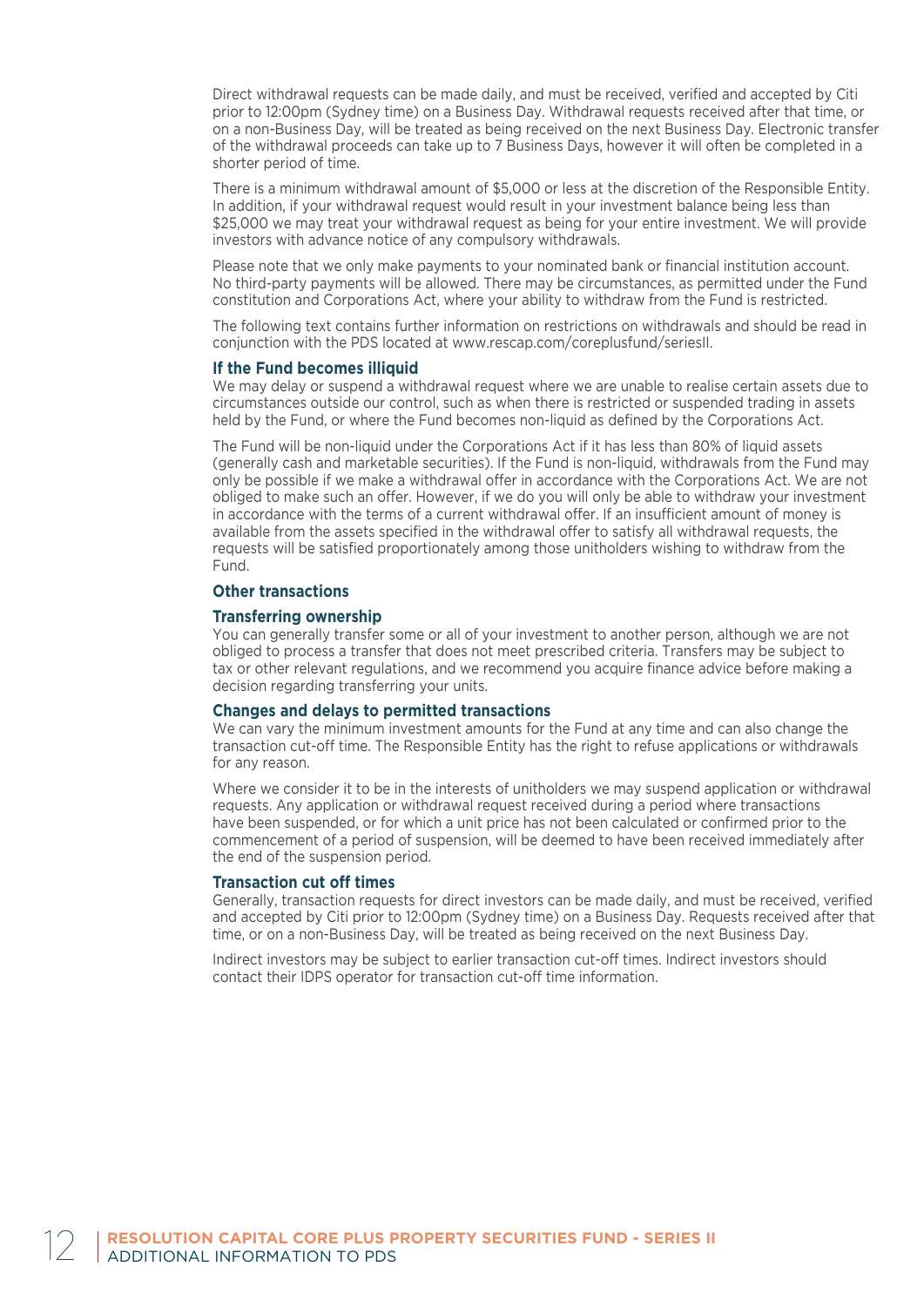## **6 PRIVACY**

#### **How information will be used**

When investors apply to invest in the Fund, they acknowledge and agree that:

- a) they are required to provide the Responsible Entity with certain personal information to facilitate their application; and
- b) the Responsible Entity may be required to disclose this information to:
	- i. third parties carrying out functions on behalf of the Responsible Entity on a confidential basis;
	- ii. third parties if that disclosure is required by or to the extent permitted by law;
	- iii. related entities to the Responsible Entity, whether in Australia or any overseas jurisdiction; and,
	- iv. government or regulatory bodies (such as the Australian Taxation Office) when required by law.

If you have nominated an authorised representative or financial adviser for your investment, we may also provide information to them on their request.

All personal information will be collected, used and stored by the Responsible Entity in accordance with our Privacy Policy, a copy of which is available on request. We will use your information for the purpose of marketing products issued by us and our related entities. To ensure that the personal information we retain about you is accurate, complete and up to date, please contact us if any of your details change. You can unsubscribe from marketing communications from us at any time by contacting us.

If you choose not to disclose requested personal information, we may not be able to process your application or tell you about other investment opportunities.

#### **Collecting and using your information**

We collect information for the following purposes:

- to process your application;
- to administer your investment and provide you with reports;
- to monitor and improve the quality of service provided to you; and
- to comply with regulatory or legal requirements, including the Corporations Act, the Proceeds of Crime Act, the Financial Transaction Reports Act, the Anti-Money Laundering and Counter-Terrorism Financing Act 2006 and the Foreign Account Tax Compliance Act and OECD Common Reporting Standard.

We also ask you for some personal details so that we, and our related companies, can keep in touch with you and tell you on an ongoing basis about our other products and services that could be useful to you. We may do this by telephone, electronic messages (e.g. email) and other means. Please contact us if you do not wish your details to be used for marketing purposes.

We may gather information about you from a third party. These include credit agencies, financial advisers, fund managers or intermediaries and spouses. We may also collect details of your interactions with us and our products and services (including from our records of any telephone and email interactions).

If you provide someone else's personal information to us, you must ensure that they first agree on the basis of this privacy section.

#### Accessing and correcting your details

You can access, correct or update any personal information we hold about you, subject to some exceptions allowed by law, by contacting Pinnacle on 1300 010 311. We may charge a reasonable fee for access to your personal information.

#### What happens if you don't provide information

If, for any reason, you don't provide all necessary information this may have implications for your account. For example:

- we may not be able to action transaction requests (additional application or withdrawal requests) until all required information has been provided;
- we may need to notify the Australian Tax Office or international tax offices, or apply the highest marginal tax rate to any payments made to your accounts; or
- other possible consequences.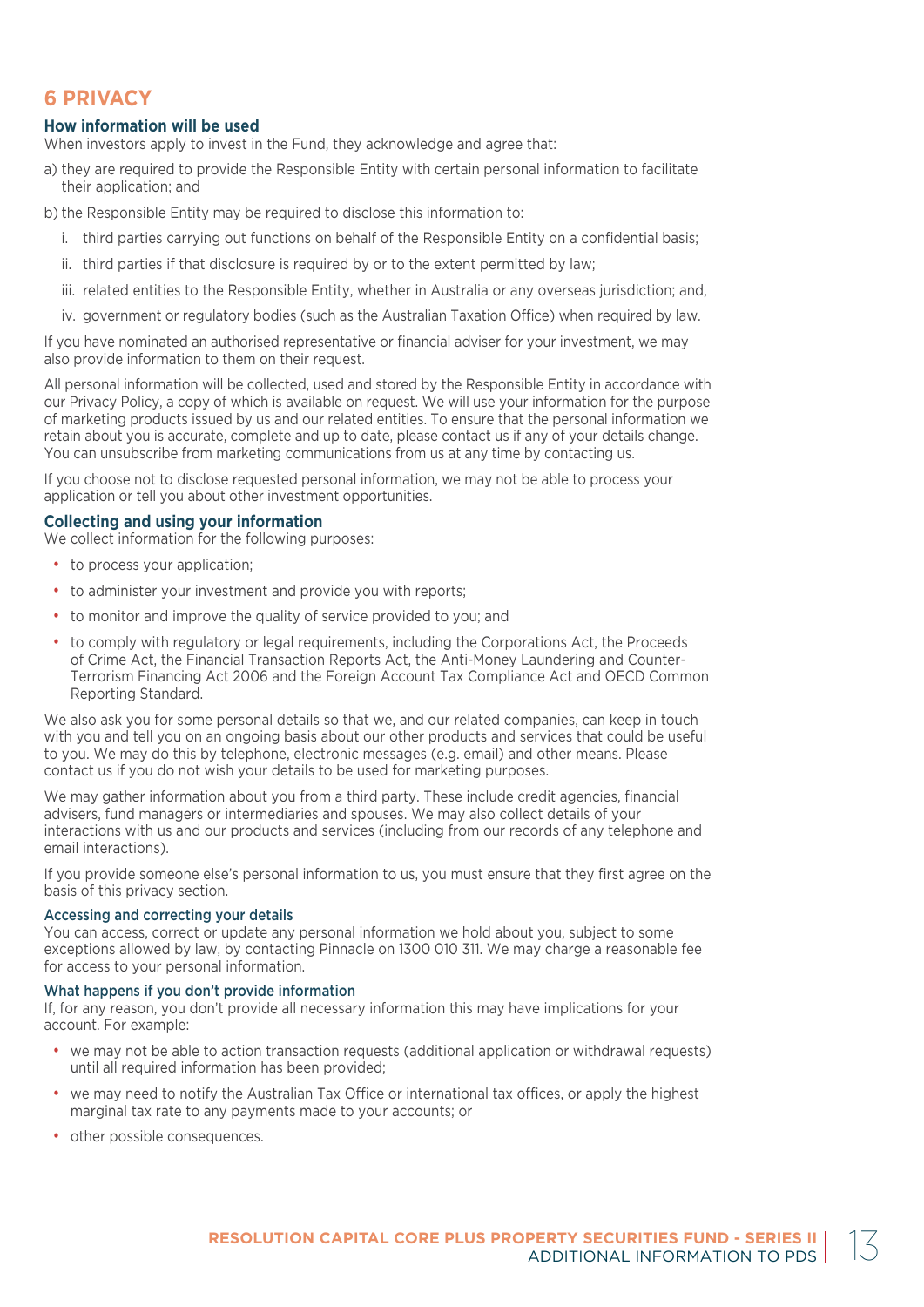#### **Disclosing your information**

We exchange your personal information with your adviser, authorised representative, attorney and any other third parties if you request or provide consent to us. In addition, we may exchange personal information about you in the following circumstances:

- you consent to the disclosure;
- such disclosure is to your joint investor (if any):
- with companies that provide services to us, to our related companies, to the Fund, or on our behalf (and our related companies may also exchange personal information with these companies) on the basis they deal with such information in accordance with their respective privacy policies - for example administration, custody, investment management, technology, identity verification, auditing, registry, mailing or printing services. These service providers may be located outside Australia, where your personal information may not receive the same level of protection as that afforded under Australian law;
- where required or authorised by law, which may include disclosures to the Australian Taxation Office and other government or regulatory bodies; or
- with organisations related to us such as Pinnacle Investment Management Limited and its related bodies corporate, whether in Australia or any overseas jurisdiction.

### **7 INVESTMENT BY NEW ZEALAND INVESTORS**

#### **Warning Statement – Issues to NZ investors**

This offer to New Zealand investors is a regulated offer made under Australian and New Zealand law. In Australia, this is Chapter 8 of the Corporations Act 2001 and Regulations. In New Zealand, this is subpart 6 of Part 9 of the Financial Markets Conduct Act 2013 and Part 9 of the Financial Markets Conduct Regulations 2014.

This offer and the content of the offer document are principally governed by Australian rather than New Zealand law. In the main, the Corporations Act 2001 (Aust) and the regulations made under that Act set out how the offer must be made.

There are differences in how financial products are regulated under Australian law. For example, the disclosure of fees for managed investment schemes is different under the Australian regime.

The rights, remedies and compensation arrangements available to New Zealand investors in Australian financial products may differ from the rights, remedies and compensation arrangements for New Zealand financial products.

Both the Australian and New Zealand financial markets regulators have enforcement responsibilities in relation to this offer. If you need to make a complaint about this offer, please contact the Financial Markets Authority, New Zealand (http://www.fma.govt.nz). The Australian and New Zealand regulators will work together to settle your complaint.

The taxation treatment of Australian financial products is not the same as for New Zealand financial products.

If you are uncertain about whether this investment is appropriate for you, you should seek the advice of an appropriately qualified financial adviser.

The offer may involve a currency exchange risk. The currency for the financial products is not New Zealand dollars.

The value of the financial products will go up or down according to changes in the exchange rate between that currency and New Zealand dollars. These changes may be significant.

If you expect the financial products to pay any amounts in a currency that is not New Zealand dollars, you may incur significant fees in having the funds credited to a bank account in New Zealand in New Zealand dollars.

The dispute resolution process described in this offer document is only available in Australia and is not available in New Zealand.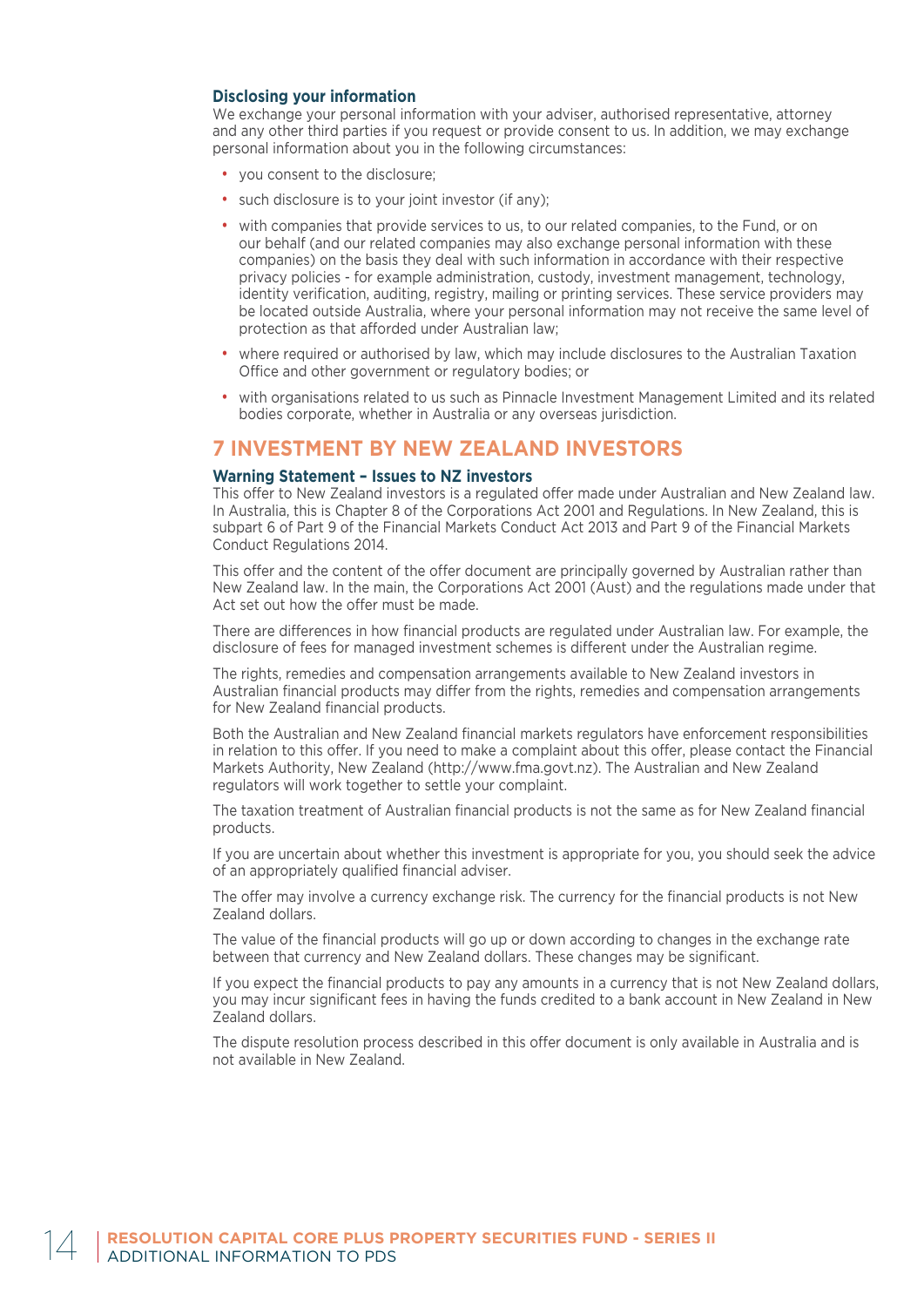## **8 HOW WE KEEP YOU INFORMED**

For the most up to date information on your investment, visit www.rescap.com/coreplusfund/seriesII. At Resolution Capital's website, you can:

- access the PDS and the annual financial reports for the Fund.
- download fund forms which includes the Application Form and other standard administration forms.
- monitor unit prices, investment performance, and changes to the Fund.
- read the latest reports and commentary from Resolution Capital's investment team.

By making an application to acquire a unit, you agree to receive certain communications and disclosures in relation the Fund and units in digital form.

#### **Confirmation statement**

A statement of confirmation will be sent to you for your initial investment, as well as any additional investments and withdrawals.

#### **Transaction statement**

You will receive a transaction statement on a half-yearly basis. The transaction statement will provide you with the total value of your investment as at the end of that period, including any switches, withdrawals, investments and distributions received.

#### **Distribution statement**

When the Fund makes a distribution, a statement will be sent to you in the month following the end of a distribution period, detailing your income distribution and current balance.

#### **Annual taxation statement**

After making any distribution for the period ended 30 June each year, an annual taxation statement will be forwarded to you shortly after 30 June.

#### **Annual financial report**

The annual financial report for the Fund, detailing the financial performance of the Fund for the financial year ending 30 June, can be downloaded from www.rescap.com/coreplusfund/seriesII and will be available after 30 September each year.

#### **Continuous disclosure**

The Responsible Entity will comply with the continuous disclosure requirements for disclosing entities under the Corporations Act where the Fund is a disclosing entity.

This means that the Fund will be subject to regular reporting and disclosure obligations and copies of documents the Responsible Entity lodges with ASIC for the Fund may be obtained from or inspected at an ASIC office.

Upon request, and at no charge, the Responsible Entity will also send you copies of:

- The most recent annual financial report for the Fund lodged with ASIC.
- Any half year financial reports for the Fund lodged with ASIC after the lodgement of the most recent annual financial report and before the date of the relevant PDS.
- Any continuous disclosure notices given by the Fund after the lodgement of that annual report and before the date of the PDS.

Also, we will comply with our continuous disclosure obligations for the Fund by publishing material information at www.rescap.com/coreplusfund/seriesII.

#### Authorised Representative Form

Appointment of authorised representative

A person appointed as your authorised representative is authorised by you to:

- apply for units in the Fund and sign all documents necessary for this purpose;
- make requests to redeem all or some of your units (Note: redemptions processed as directed by the authorised representative, fully discharges our redemption obligations to you); and
- make written requests for information regarding your investment.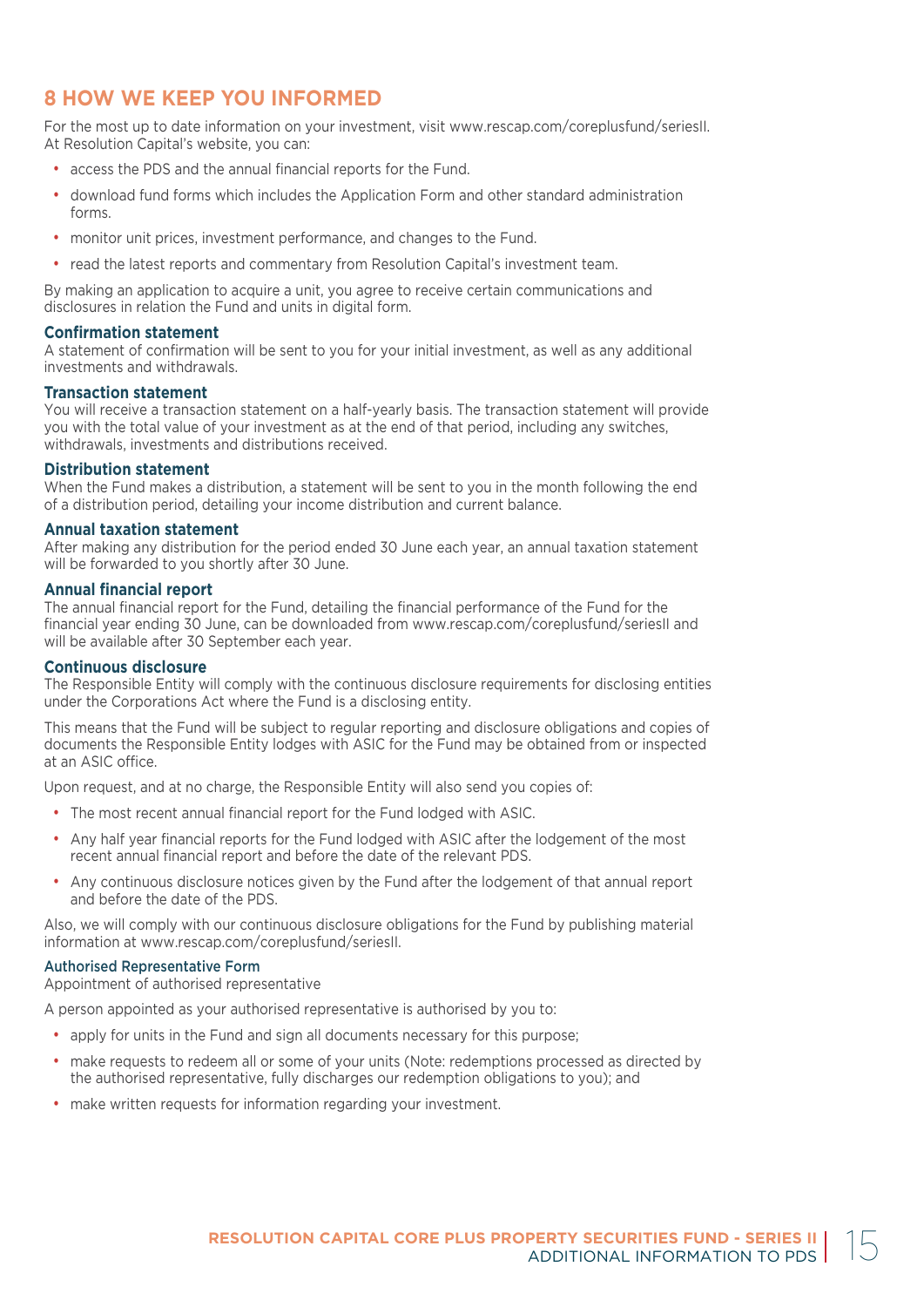The Responsible Entity may act on the sole instructions of the authorised representative until the Responsible Entity is notified that the appointment of the authorised representative is terminated.

You can cancel an appointment of an authorised representative by giving the Responsible Entity 14 days prior notice. Termination of an appointment does not prejudice the following statement.

By appointing an authorised representative, you agree to release, discharge and indemnify the Responsible Entity from and against any loss, expense, action, claims or other liability which may be suffered by you or brought against the Responsible Entity for any actions or omissions by you or your authorised representative, whether authorised or not by you or your authorised representative. Any request for information by an authorised representative will be responded to in writing only.

Such written responses will be sent to the authorised representative's email/fax/residential address nominated on the Authorised Representative Form.

If an authorised representative is a partnership or a company, any one of the partners or any director of the company is each individually deemed to have the powers of the authorised representative. It is sufficient for the Responsible Entity to show that it had reasonable grounds for belief that an action was taken, or a request given by or for an authorised representative, when determining whether an action or request was taken or given by the authorised representative.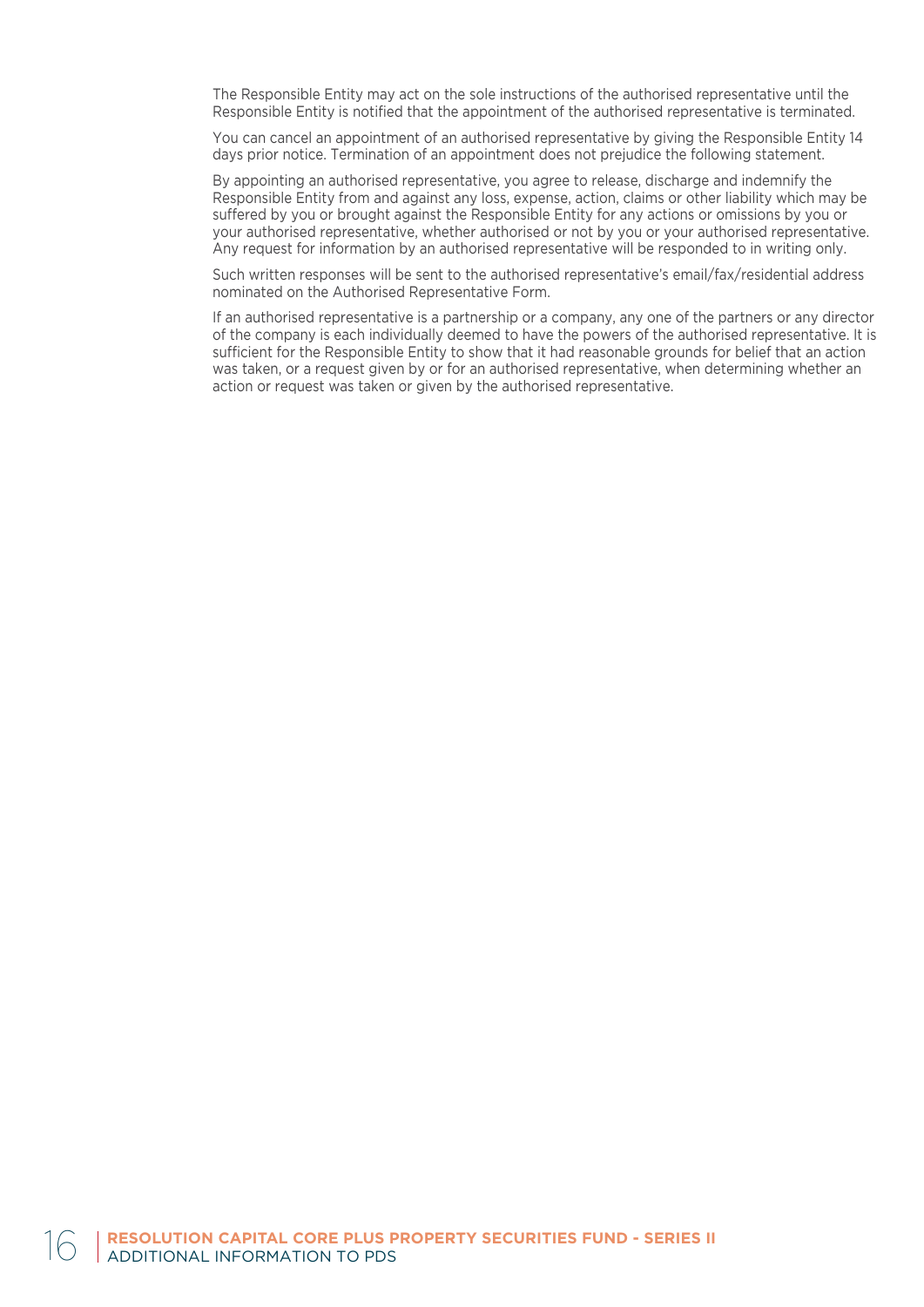## **9 DEFINED TERMS**

| <b>TERM</b>                                            | <b>DEFINITION</b>                                                                                                                                                                                                                                                                                                                      |
|--------------------------------------------------------|----------------------------------------------------------------------------------------------------------------------------------------------------------------------------------------------------------------------------------------------------------------------------------------------------------------------------------------|
| <b>Resolution Capital</b>                              | Resolution Capital Limited ABN 50 108 584 167 AFSL 274491                                                                                                                                                                                                                                                                              |
| <b>ABN</b>                                             | <b>Australian Business Number.</b>                                                                                                                                                                                                                                                                                                     |
| AFSL                                                   | an Australian financial services licence issued by ASIC.                                                                                                                                                                                                                                                                               |
| <b>AMIT</b>                                            | attribution managed investment trust.                                                                                                                                                                                                                                                                                                  |
| <b>AML/CTF Law</b>                                     | our obligations under the Anti-Money Laundering and Counter-<br>Terrorism Financing Act 2006 (Cth) and associated rules and<br>regulations.                                                                                                                                                                                            |
| <b>Application Form</b>                                | the application form for the Fund.                                                                                                                                                                                                                                                                                                     |
| <b>ASIC</b>                                            | Australian Securities & Investments Commission.                                                                                                                                                                                                                                                                                        |
| <b>Business Day</b>                                    | a day which is not a Saturday, Sunday or public holiday in New South<br>Wales, Australia.                                                                                                                                                                                                                                              |
| <b>Buy/Sell Spread</b>                                 | the difference between the entry and exit price for a Fund, relating<br>to transaction costs. It is a set, average percentage amount paid by<br>investors when they transact.                                                                                                                                                          |
| CGT                                                    | Capital Gains Tax.                                                                                                                                                                                                                                                                                                                     |
| <b>Corporations Act</b>                                | the Corporations Act 2001 (Cth) and Corporations Regulations 2001.                                                                                                                                                                                                                                                                     |
| <b>CRS</b>                                             | <b>OECD Common Reporting Standards.</b>                                                                                                                                                                                                                                                                                                |
| <b>FATCA</b>                                           | Foreign Account Tax Compliance Act.                                                                                                                                                                                                                                                                                                    |
| Fund                                                   | Resolution Capital Core Plus Property Securities Fund - Series II<br>ARSN 087 719 917                                                                                                                                                                                                                                                  |
| Administrator                                          | the appointed administrator of the Fund is Citigroup Pty Limited.                                                                                                                                                                                                                                                                      |
| Custodian                                              | the appointed custodian of the Fund is Citigroup Pty Limited.                                                                                                                                                                                                                                                                          |
| <b>Fund Forms</b>                                      | the Resolution Capital Fund Forms which incorporates all the<br>necessary forms required for applying to or redeeming from<br><b>Resolution Capital Funds.</b>                                                                                                                                                                         |
| <b>Gross Asset Value (GAV)</b>                         | the market value of a Fund's assets determined in accordance with<br>the constitution and applicable accounting standards.                                                                                                                                                                                                             |
| Illiquid                                               | that a Fund has liquid assets that amount to less than 80% of the<br>Fund's assets having regard to Section 601KA of the Corporations<br>Act.                                                                                                                                                                                          |
| <b>Investor Directed</b><br>Portfolio Service ('IDPS') | or IDPS-like scheme or a nominee or custody service (collectively<br>referred to as master trusts or wrap accounts), refers to a service that<br>allows a person to access the Fund indirectly.                                                                                                                                        |
| Initial investment                                     | an investor's initial investment which requires the opening of a new<br>Fund account.                                                                                                                                                                                                                                                  |
| <b>Investment Manager</b>                              | Resolution Capital Limited ABN 50 108 584 167 AFSL 274491                                                                                                                                                                                                                                                                              |
| Liquid                                                 | that a Fund has liquid assets that amount to at least 80% of the Fund's<br>assets having regard to Section 601KA of the Corporations Act.                                                                                                                                                                                              |
| <b>PDS</b>                                             | <b>Product Disclosure Statement for the Fund.</b>                                                                                                                                                                                                                                                                                      |
| Net Asset Value (NAV)                                  | the total value of the Fund's underlying investment portfolio, less any<br>fees, charges, expenses and other liabilities accrued by the Fund, but<br>excludes unitholder liabilities.                                                                                                                                                  |
| <b>Personal Information</b>                            | information or an opinion (including information or an opinion<br>forming part of a database) whether true or not, and whether<br>recorded in a material form or not, about an individual whose identity<br>is apparent, or can reasonably be ascertained, from the information or<br>opinion, which is collected or held by Pinnacle. |
| <b>TERM</b>                                            | <b>DEFINITION</b>                                                                                                                                                                                                                                                                                                                      |
| <b>Pinnacle Fund Services</b><br>Limited               | Pinnacle Fund Services Limited ABN 29 082 494 362 AFSL 238371.                                                                                                                                                                                                                                                                         |